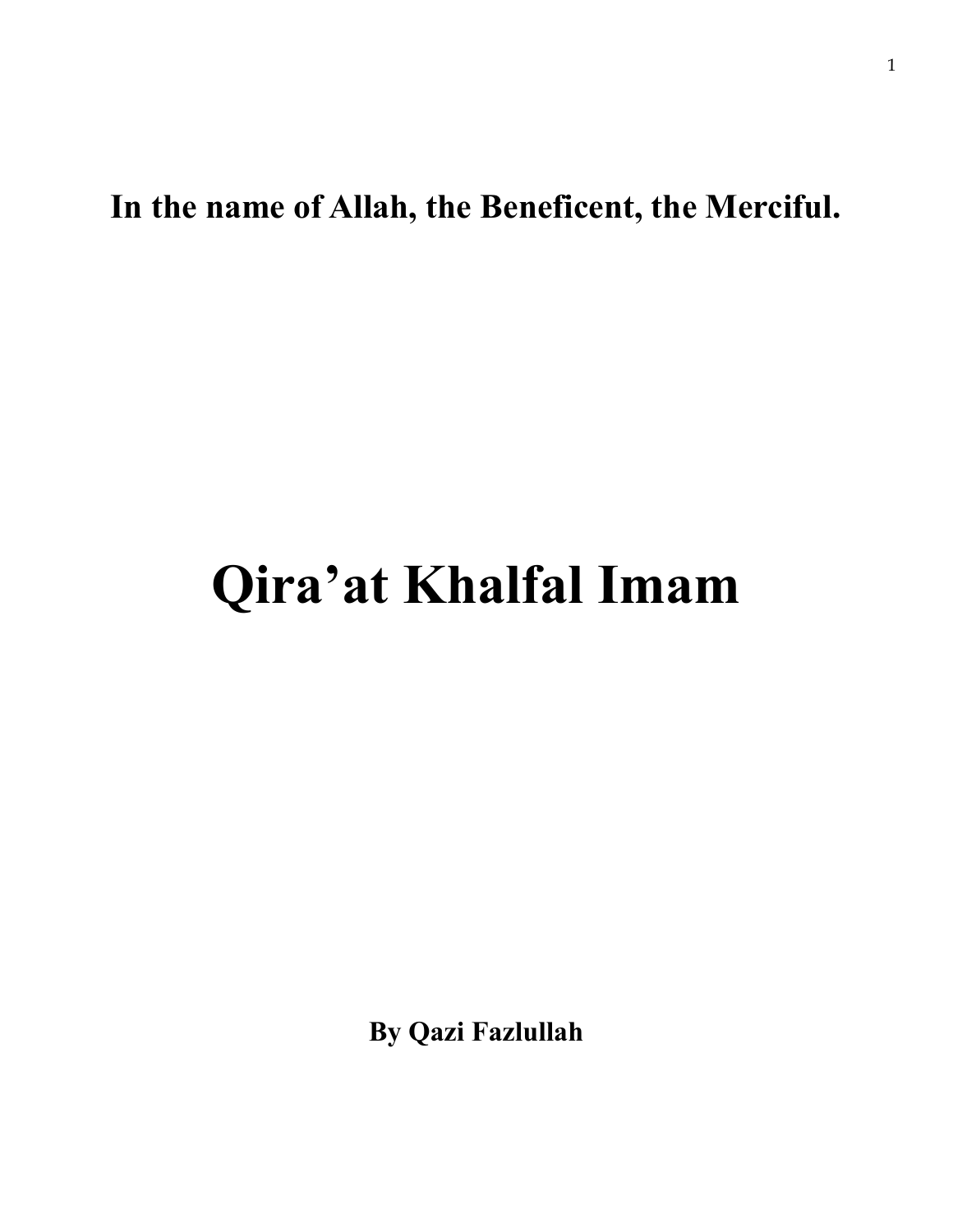In Islam, prayer is the much more important practice after "shahadah". This is the central pillar of Islam and the symbol of iman as well. It has its pre-requisites, its constituents, compulsory parts and recommended practices. In its constituents or "Arkan," one of them is the "Qiraat" (recitation). There is a difference of opinion amongst the jurists in this regard as under:

- 1. Recitation of Surah Fatiha is "Fard" (Mandatory), or of any part of the Quran?
- 2. Recitation is mandatory for everyone who prays, or for an imam, and the one who is praying on his own or for one who is praying behind an imam?

Imam Abu Hanifa said that "Fard" is to recite a considerable part of the Holy Quran, and a considerable part is one "Ayah" (verse), which gives a complete meaning and sense. Allah (SWT) has challenged those who refused this Holy Book to be the word of Allah, to make the like of only one "Ayah", as it is there in chapter 2 verse number 22, but his two students Imam Abu Yusuf and Imam Muhammad said, a considerable part is three small verses or one long verse.

According to Hanafites, the recitation of "Suratul Fatiha" is Wajib (Compulsory) but not Fard (Mandatory), because of the "Ahadith" we will quote later on Insha Allah.

Then, this recitation of a considerable part of the Holy Book is "Fard" for the Imam and the one who prays alone, and same is the case of "Suratul Fatiha" that its recitation is also "Wajib" for the Imam and the one who prays alone.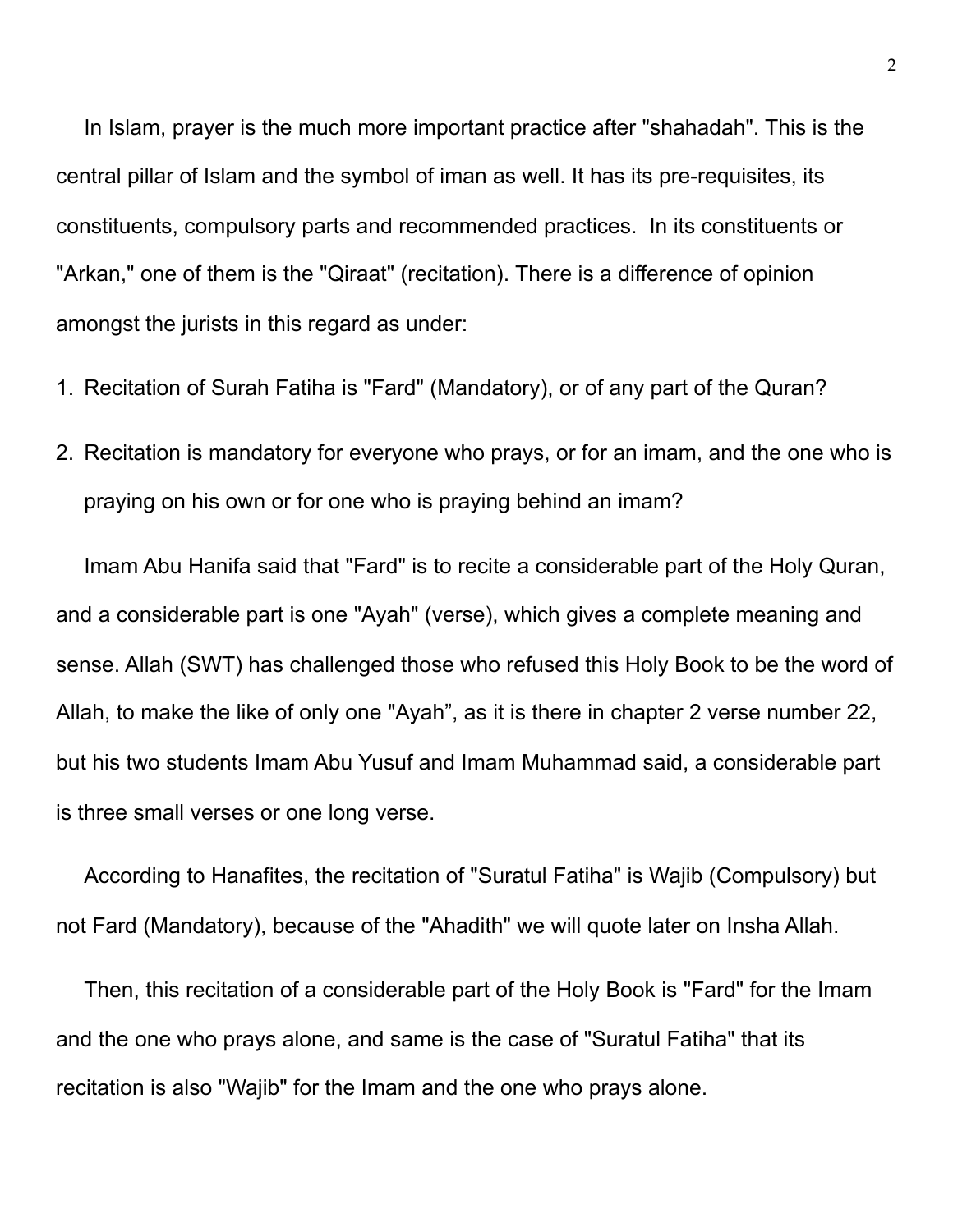As for the case of one who prays behind an Imam there will be no recitation but to keep quiet. This status of the recitation of a considerable part of Quran being "Fard" and of "Suratul Fatiha" being "Wajib" is in the first two rakats of a three rakat Fard prayer, and of a four rakat Fard prayer. While in the last one or two rakat of the Fard prayer, respectively there is an option to keep quiet, to say Tasbeeh three times, or to recite Suratul Fatiha (Narrated from Aisha and Ibn Masud). While this recitation of a considerable part and Suratul Fatiha having the same status in all three rakats of Witr, in both rakats of Fajr Prayer, two rakats of Juma Prayer, Eid Prayer, and in all four rakats of Sunnah and Nafl Prayer, as in Sunnah and Nafl prayer each two rakats are considered as a complete unit of prayer.

The recitation of Suratul Fatiha and recitation of another considerable part of Holy Quran joined to Al Fatiha is wajib i.e. both are wajib. Imam Malik says that recitation of Fatiha and another part of the book is Fard for the Imam and the one who prays alone, while the one who prays behind the Imam the recitation of Fatiha is recommended in a prayer where the Imam recites silently but not in a prayer where the Imam recites loudly. His "Mazhab" is that only the recitation of Fatiha is Fard and not that of another part, which is Sunnah. He has another saying like Imam Abu Hanifa as well. Imam Shafi said that recitation of Suratul Fatiha is Fard for everyone who prays, i.e. the Imam, the one who is behind him, and the one who prays alone, and this is in each and every rakat of every prayer. Imam Ahmad has one saying like that of Imam Shafi and one like that of Imam Malik that Fatiha is Fard to be recited by the Imam and the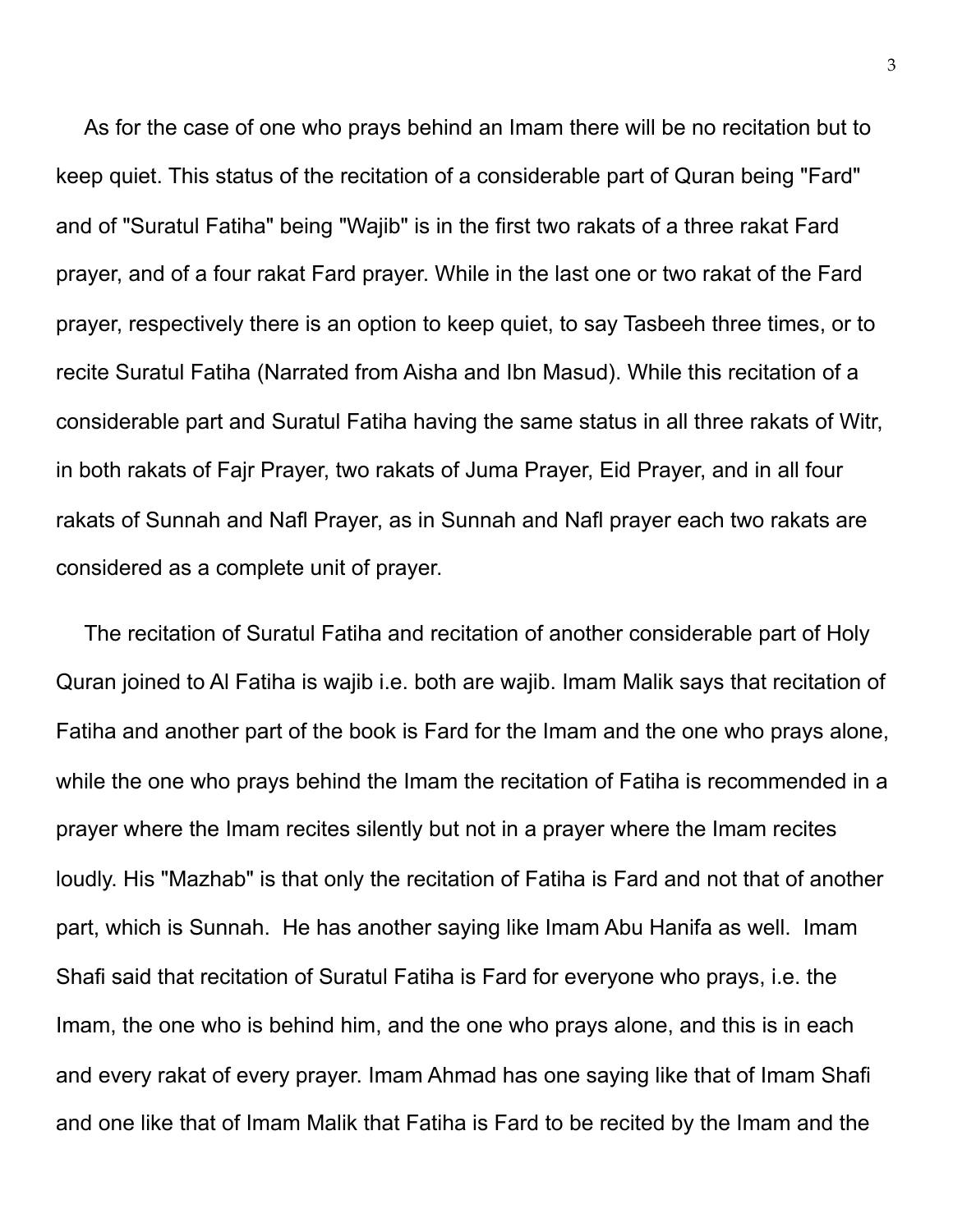one who prays alone, while for one behind an Imam it is recommended in a prayer where the Imam recites silently but not where he recites loudly. According to Imam Malik, recitation of Fatiha is Fard in three out of four rakats, and to join another part of the Holy Quran to Fatiha is Sunnah according to Malik, Shafi and Ahmad. Imam Abu Hanifa said that Allah says; "So recite whatever is easy out of Quran" 73:20. It means that reciting a part of Quran is Fard and not that of Fatiha. The Prophet of Allah when he corrected the prayer of Khallad Ibni Rafi to make his wudu perfect and recite whatever is easy from the Quran (Bukhari and Muslim). Those who say that recitation of Fatiha is Fard they refer to various sayings such as:

- 1. Hadith of Obadah Ibni Samit that the Prophet said " There is no prayer for one who did not recite Al Fatiha"
- 2. Ibni Khazaimah and Ibni Hibban both related that the Prophet said, "That prayer does not suffice where the Fatiha is not recited. Imam Shafi said that the word "La" for negation means no prayer, also this word negates the nature and essence of the prayer of everyone as he used the word "Man" i.e. relative pronoun which means, whosoever, whether it is the Imam, one praying behind the Imam, or alone.
- 3. Abu Dawud and Tirmizi narrated from Obadah that we were behind the Prophet in Fajr prayer and he recited but recitation became difficult for him, so when he completed he asked if we were reciting behind our Imam, we said yes. He said do not do this but only Fatiha, as there is no prayer for one who did not recite it. In a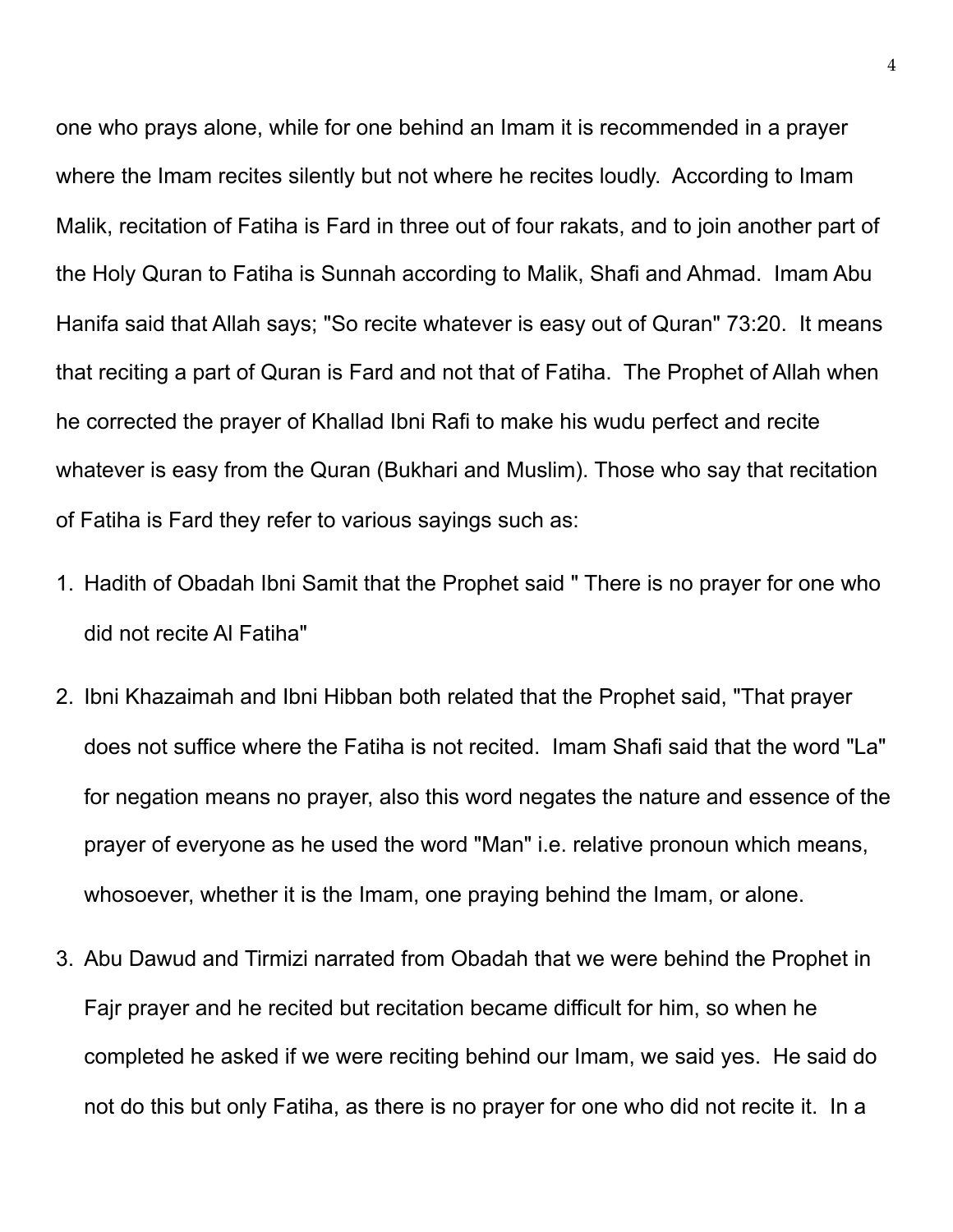riwayah by Abu Dawud he said do not recite anything from Quran when I recite loudly but only "Ummul Quran" (Fatiha)

- 4. Ibni Abi Shaibah narrated from Abu Qilabah that the Messenger of Allah said to his companions, do you recite behind your Imam? Some of them said yes and some others said no. He said if you want to do so you may recite Fatiha in your heart.
- 5. Abu Hurairah said when the Messenger of Allah turned around from the prayer he recited loudly therein so he said did anyone recite with me now. One person said yes, he said I was thinking why I have been countering the recitation. He says so people stopped recitation with the Prophet when he was reciting loudly. (Ahmad, Malik, Abu Dawud, Tirmizi, Nasai, Ibni Majah)

So they said it means that recitation of Fatiha is Fard and everyone may recite it even the one behind the Imam. Abu Hanifa said that Allah said, "And when the Quran is recited then listen to it and keep quiet so you may have the mercy." (7:204) Hafiz Ibni Kathir related the sayings of Sahaba that this verse is regarding "khutbah and prayer both. He also related the sayings of "Tabieen" who related from Sahabah like Ibni Masud, Ibni Abbas, and Abu Hurairah. From Tabieen there is Ibni Jubair, Hasan Basri, Sha'bi, Ibrahim, Zuhari, Mujahid, Qatadah and Ata. Hafiz Ibni Taimiyah said in "Fatawa" that the scholars of the past said this is regarding recitation in prayer and some others said this is regarding Khutbah. Imam Ahmad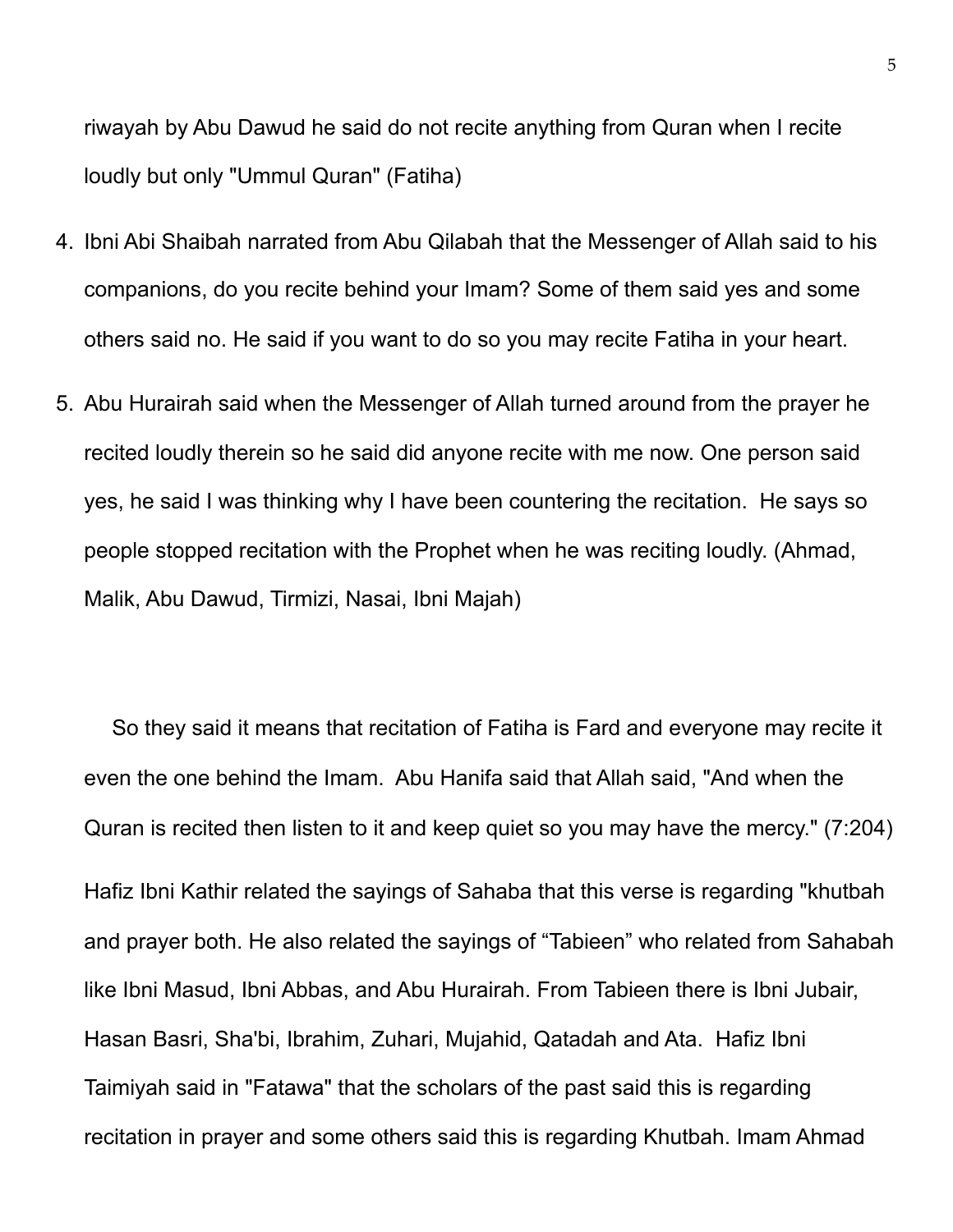said there is "Ijma"(consensus) to this saying. Ibni Qudamah relates from Ahmad this Ijma (Al Mughni). He added from Ahmad that we never heard anyone who said when the Imam recites loudly so the prayer of one behind him is void if he did not recite as well. This is the Prophet and these are his Sahabah and Tabieen. Malik in Hijaz, Thawri in Iraq, Auzai in Sham, and Laith in Misr never said to one who did not recite behind the Imam that your prayer is void. In Sharhul Muqannah volume #2, it is said "and recitation is not binding on one behind the Imam, and this is the saying of the majority of scholars". From amongst them are; Ibni Abbas, Ibni Masud, Abu Sayeed Al Khudri, Zaid Ibni Thabit, Uqbah Ibni Aamir, Jabir, Ibni Umar, and Hudhaifah Ibnul Yaman from Sahaba. Thawri, Ibni Uyainah, Malik, Zuhari, Aswad, Ibrahim and Ibni Jubair, while Ibni Sireen said, "I do not know if recitation behind Imam is from Sunnah." Abu Hanifa also referred to Ahadith.

1. Imam Muslim narrated from Abu Musa that the Prophet said when you pray make your lines straight, then one of you may lead the prayer, and when the Imam says takbeer then say takbeer. Imam Muslim related in this hadith that the Prophet said, "And when the Imam recites then keep quiet and when he says "walad daalleen," say Aamin. Abu Ishaq says that Abu Bakr the nephew of Imam Muslim asked his uncle about this last added words in the riwayah of Sulaiman at Taimi, so he said you are looking for someone stronger than Sulaiman, and then Abu Bakr asked him about the riwayah Abu Hurairah, so Muslim said that is okay. Abu Bakr said but you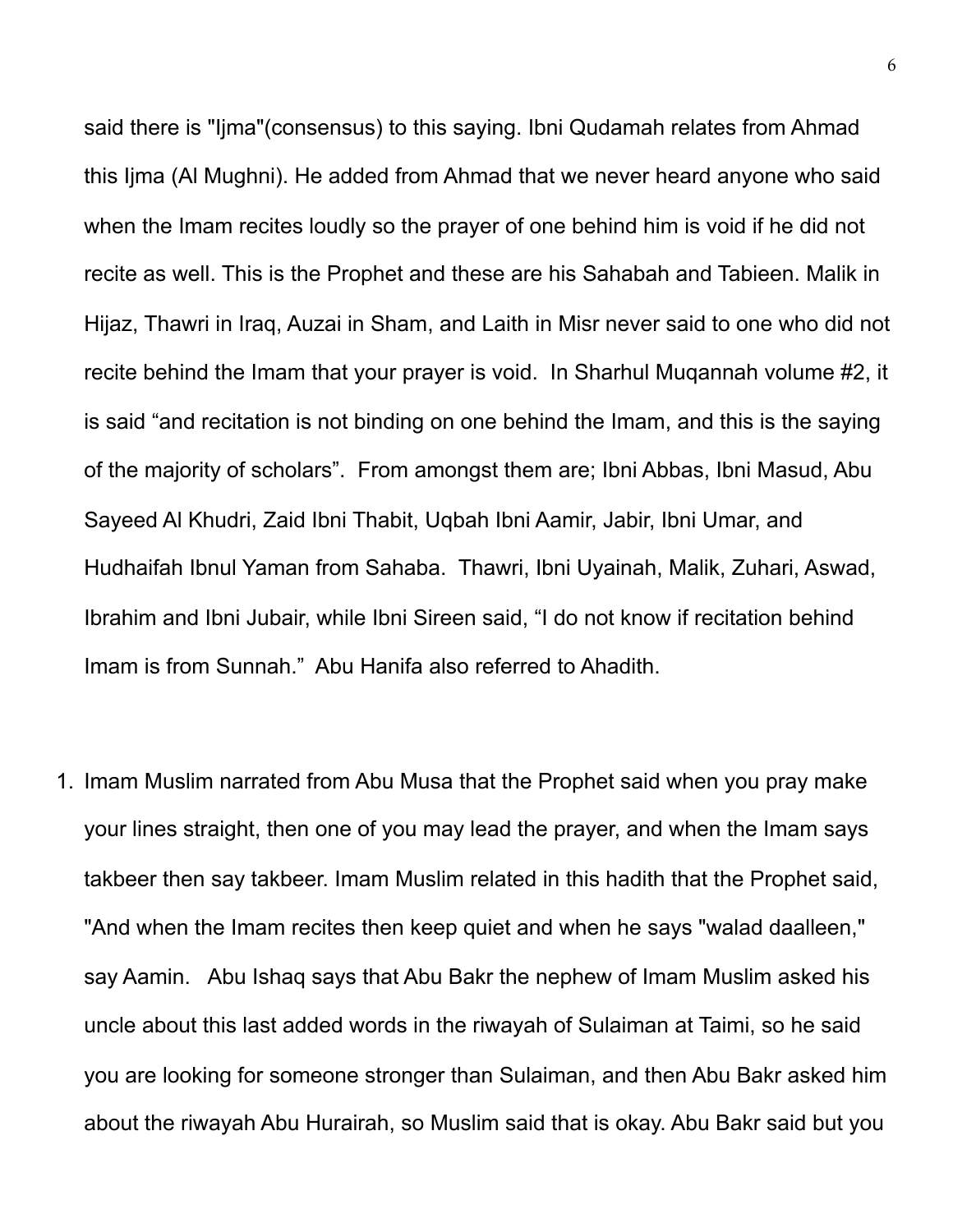did not put it in your book, he said I put only those Aahadith the Muhadditheen agreed upon its authenticity. It means that these added words are authentic and he authenticated the same like words in the riwayah of Abu Hurairah narrated by Abu Dawud, Ahmad and Nisai. Yes, Abu Dawood said regarding this adding in the riwayah of Abu Musa that this is by Sulaiman only, and he also said about this in the hadith of Abu Hurairah that this is a "wahm" (own thinking) of Abu Khalid al Ahmar. We say that Nisai, Ibn Majah, Ibn Abi Shaibah, Ahmad, and Dari Qutni also narrated this and there are answers to what is said about the tafarrud of Abu Khalid and Sulaiman. We say that Sulaiman is authenticated by Muslim, Ahmad, Nisai, Dhahabi, Ajali, Ibni Hiban and Yahya Ibni Maeen. Abu Khalid is authenticated by Yahya, Ibnul Madeeni, Wakee, Ajali, Ibni Hisham ar Rifai and Abu Hatim.

2. It is a known rule that tafarrud is not considerable if there is any contradicting riwayah from a more authentic rawi, while there is no such like riwayah which says, "And when the Imam recites you may recite also." Also we say that there is no tafarrud in this riwayah of Abu Musa as Abu Awaneh related the same from Abu Ubaidah, from Qatadah, and Dari Qutni who related this from Umar Ibni Aaamir and Saeed Ibni Abu Aroobah, who related from Qatadah, and the riwayah of Abu Hurairah, as Nisai narrated the same from Muhammad Ibni Dad al Ansari, who said the same like words from the same teacher.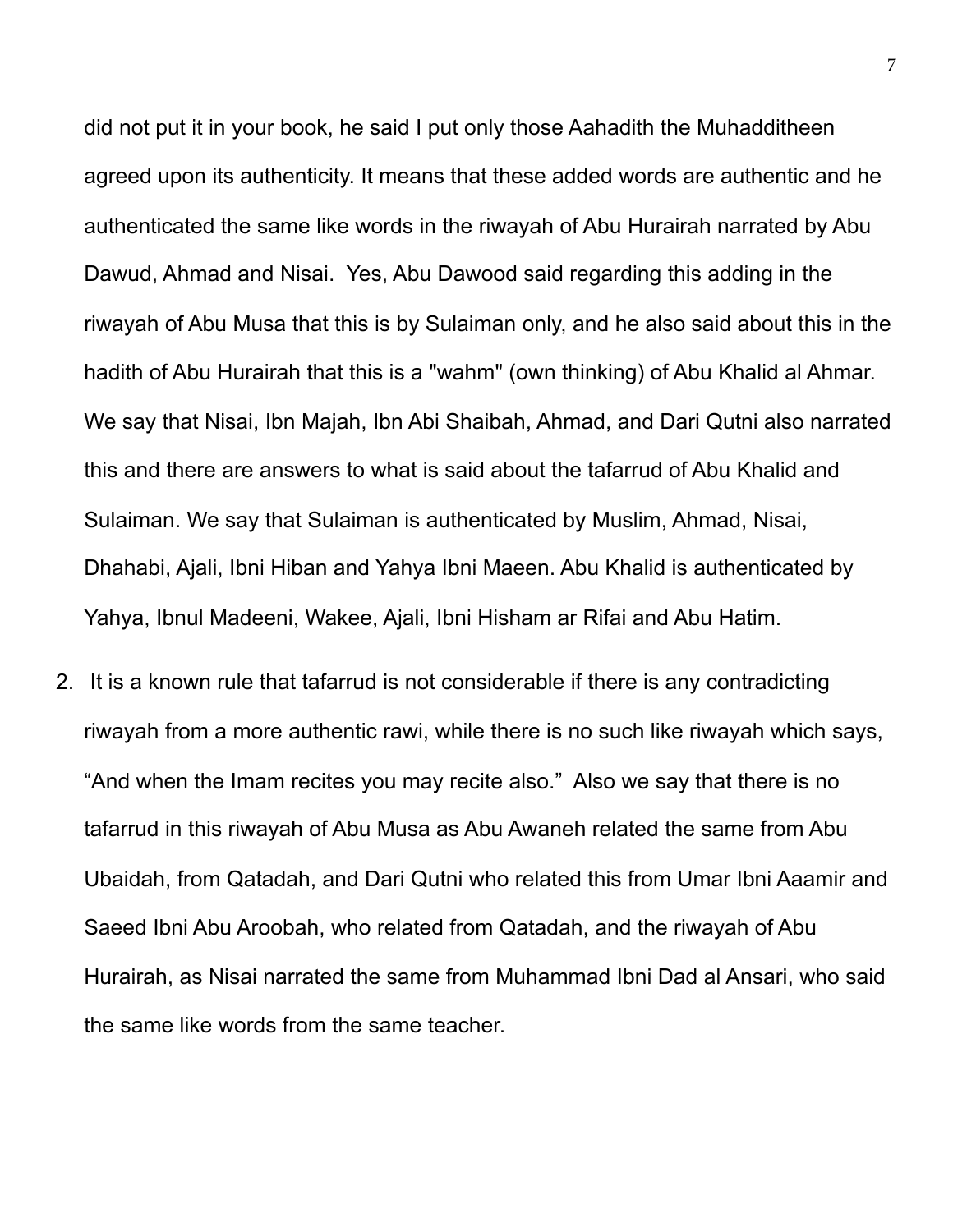- 3. Baihaqi relates from Anas that the Prophet said when the Imam recites then keep quiet.
- 4. The riwayah of Abu Hurairah, which we have quoted already when the Prophet asked if someone has recited and one person said yes, and then they stopped reciting when the Prophet used to recite loudly. (Malik, Ahmad)
- 5. Baihaqi narrated from Umar that someone recited behind the Prophet in "Dhur" prayer and the Prophet asked about it, he said yes I recited "Sabbihisma Rabbika". The Prophet said if the recitation of the Imam does not suffice, indeed Imam is appointed to be followed so when he recites then keep quiet. Imam Baihaqi said regarding these two riwayat that at least these are the support to the riwayat of Abu Musa and Abu Hurairah.
- 6. Tahawi related from Ibni Masud that they used to recite behind the Prophet so he said you mixed me up in recitation.
- 7. Abdullah Ibni Shaddad relates from Jabir that the Messenger of Allah said, "Whoever has an Imam for him then the recitation of the Imam is his recitation." (Musnad of Ahmad Ibni Manee, Muatta of Muhammad) This hadith is saheeh to the level of Bukhari and Muslim.
- 8. Jabir said one man was reciting behind the Prophet in Dhur or Asr, another person indicated towards him not to recite, when the prayer was done he said you stopped me to recite behind the Prophet. The Prophet heard them so he said whoever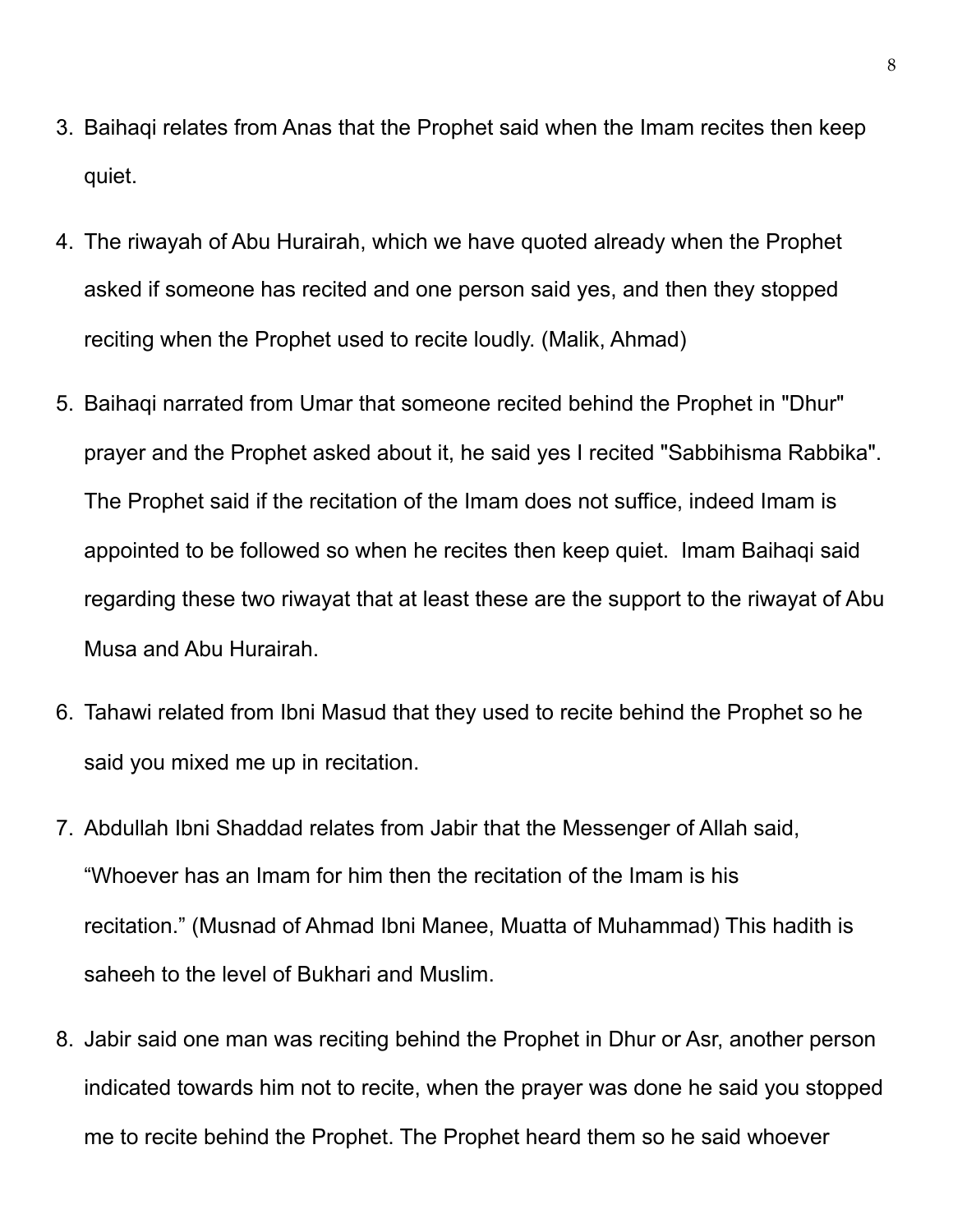prayed behind the Imam then the recitation of the Imam is his recitation.(Baihaqi, Muatta of Muhammad).

9. Imam Ahmad related from Abdullah Ibni Buhainah that someone recited behind the Prophet and he asked about it after the prayer and then the people thereafter stopped reciting with him.

Abu Hanifa says that the "Aayat" which says, "Recite whatever is easy out of the Quran," are "Qat'I" (certain and mutawatir), and in the riwayah of Obadah narrated by Bukhari and Muslim, and the riwayah in the books of Ibni Hibban and Ibni Khuzaimah both are "Khabarul Wahid" (uncertain and dhanni). So it can neither abrogate the "Aayat" nor can it add anything to it. In addition, we say about these Ahadith that the negation is not the negation of the very nature of the prayer but of its perfection like the one in the Hadith of Jabir and Abu Hurairah that the Prophet said, "There is no prayer for the neighbor of the Masjid but in the Masjid" (Dari Qutni). No one said that if the same person prayed at home then his prayer is void, but at most they say his prayer is not perfect as for the reward is concerned. This is the like of another Hadith narrated by Ibni Abi Hatam and Ibni Jareer that the Prophet said, "There is no prayer for the one who did not obey the prayer, and obedience to prayer is to stop from immorality and wrong doings." Now if someone prays but does not refrain from immorality and wrongdoing no one can say that his prayer is void but at most, he can say that the perfection to his prayer is to abstain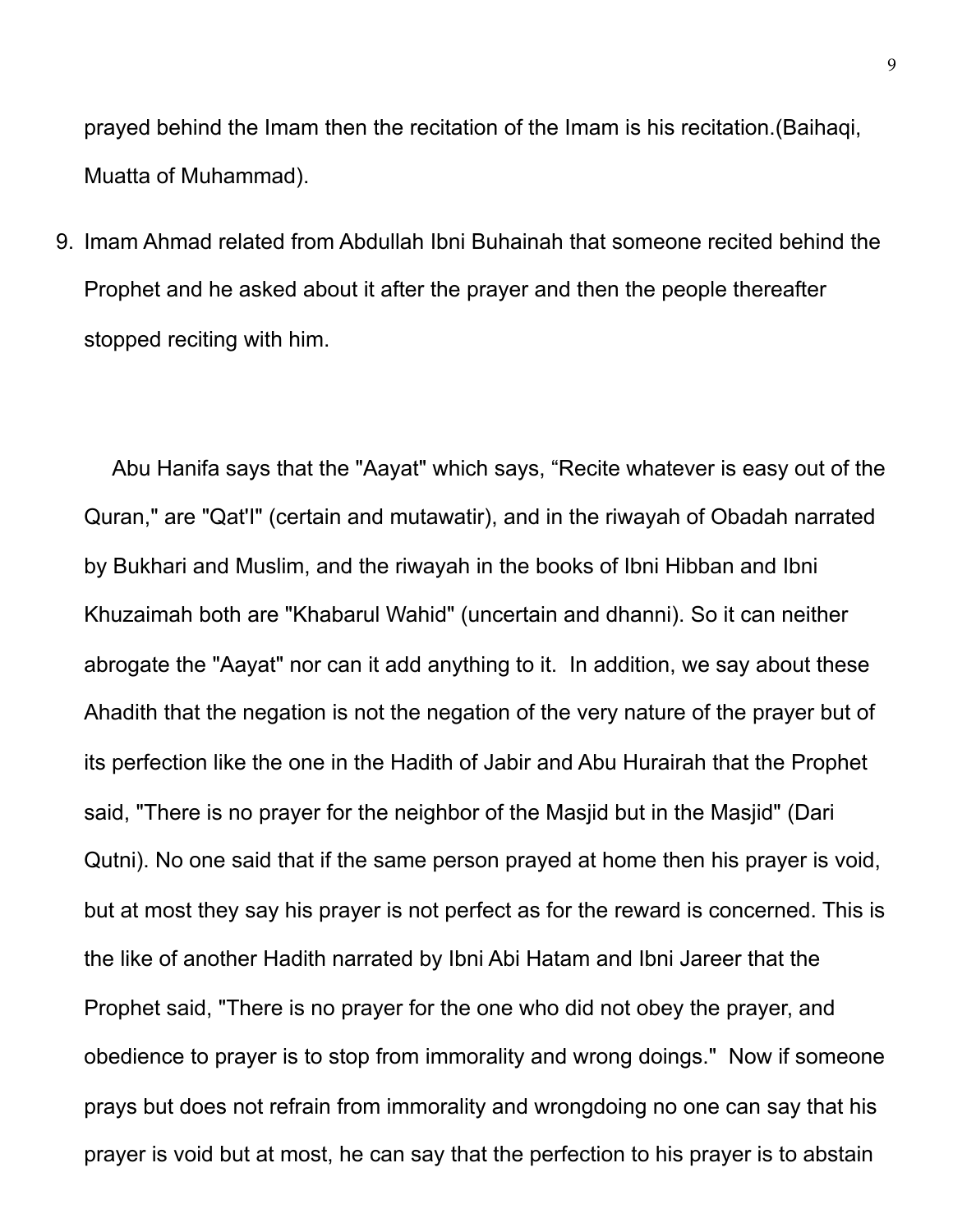from wrong doings and immorality. This interpretation could be supported by a Hadith narrated by Muslim that the Messenger of Allah said, "There is no prayer for one who did not recite "Ummul Quran" (Suratul Fatiha) and another Surah." Here the mandatory is recitation in general and Suratul Fatiha is a part of it. Suratul Fatiha and something else alone could not be mandatory but less in status, and this is why Abu Hanifa said that to recite Suratul Fatiha is wajib as well as other verses from the Quran which is also Wajib. Also Imam Muslim narrated from Abu Hurairah that the Messenger of Allah said one who did not recite "Ummul Kitab" (Suratul Fatiha) in prayer, that prayer is "Khidaj, Khidaj, Khidaj" (He said it three times, meaning incomplete). Now we say that the riwayah of Obadah, Ibni Khuzaimah, and Ibni Hiban may be conditioned by all these other riwayat, so it means that the two riwayat are applied to Imam and to someone who prays alone, and also to the level of "Wajib" and not "Fard," while the lengthy riwayah of Obadah is not "Saheeh" even though Dari Qutni, Khatabi and Baihaqi tried to elevate it to the level of Saheeh. And let's say it is "Saheeh," but still it does not qualify what they say regarding "Suratul Fatiha" that it is "Fard" for everyone because the way the Prophet asked his Sahabah, "Maybe you are reciting behind your Imam?" which means this was not a known practice, and in the Hadith of Abu Qilabah he asked "Do you recite behind your Imam?" and some said yes while some others said no, and the Prophet said if you want to recite then recite "Suratul Fatiha" only. Also in the Hadith of Abu Hurairah the Prophet asked, "Did anyone recite with me now?" this also means that this was not the practice. The Ahadith of Abu Hurairah and Abu Musa are clear in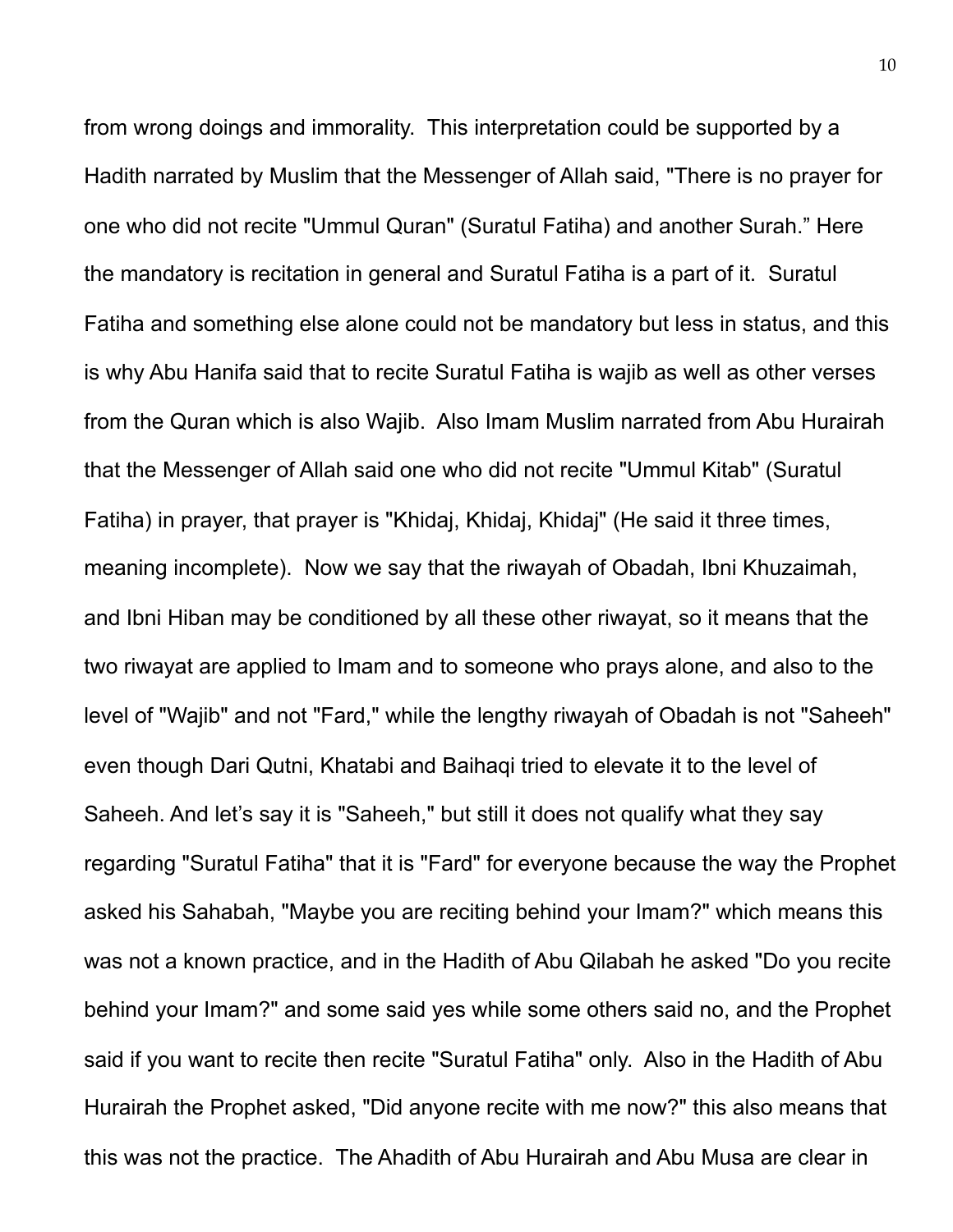this regard that when the Imam recites then keep quiet. This rule applies generally to a prayer whether the Imam recites loudly or silently. Because the Prophet said to also keep quiet in Salatul Dhuhr as mentioned before in the Hadith narrated by Umar and the riwayat of Jabir where it mentions explicitly and clearly that someone was reciting behind the Prophet in Dhuhr or Asr, and the Prophet said, "Whoever prayed behind Imam then the recitation of Imam is his recitation." Regarding the riwayat of Muslim where the Prophet said "Fatiha" as well as something else," they said that "something else" is the "Tafarrud" of Mamar. We say that he is the most authentic student of Zuhari as Ibn Maeen said. Also, Ibnul Madeeni and Abu Hatam authenticated him, and Imam Bukhari in "Jazul Qiraat" narrated this from Ibni Ishaq even though Bukhari rejected this "Mutaba'at and said we do not know this, so we say if Bukhari would have found it with a proper chain he would have accepted it. There is the proper chain as Abu Dawud related the same from Sufyan, from Zuhari, and there are "Mutaba'aat" from Auza'i, Shuaib Ibni Hamzah, Salih Ibni Keesan and Abdur Rahman Ibni Ishaq al Madani. In addition, Abu Dawud narrated from Abu Saeed that we were ordered to recite "Fatihatul Kitab," and whatever else, which are easy, and he narrated from Abu Hurairah that the Prophet ordered me to announce that there is no prayer but with "Fatiha" and some extra, while Tirmizi related "Fatiha" and another "Surah" with it. One narrator of the Hadith of Obadah, Sufyan was of the view that recitation is for one who prays alone and the teacher of Sufyan, Imam Zuhari liked recitation for one behind an Imam only in a prayer where he recites silently. Mahmood Ibni Rabee was the son of Obadah's sister and his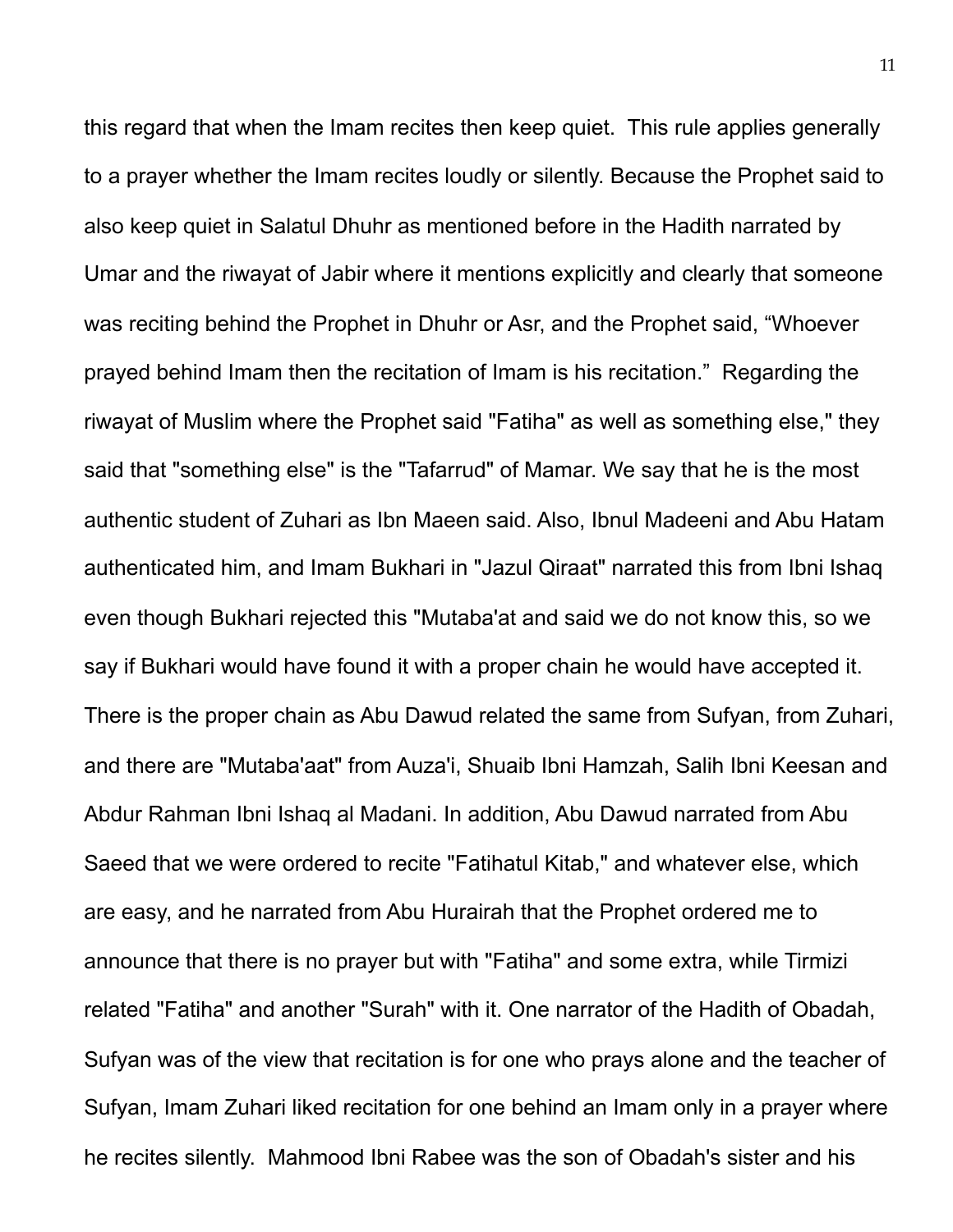son in law as well, and he was from the Junior Sahabah. He says, I asked Obadah, "Do you recite behind the Imam"? He said "There is no prayer but with recitation." This question and answer implicates that this recitation was not a known practice, otherwise Obadah would have said and would have shown his anger to his son in law as he had this temper. In one issue, he even became angry with Muawiyah and left Sham. He came back to Madinah and said that he will not stay there under the governorship of Muawiyah, so Umar sent him back to teach there and he will not be subject to Muawiyah. What Baihaqi said that the Prophet disliked their loud recitation, so we say then he should have said, you people recite very loud. He said "Maybe you recite." Yes, how the Prophet knew it if they were reciting silently? We say this was a miracle. Ahmad and Baihaqi narrated that the Prophet came out and Abu Bakr was leading, so he started recitation where at Abu Bakr reached. It means that the recitation of Imam was considered. Regarding the recitation of the one who is behind the Imam. Allama Aalosi relates from Shabi that I met 70 Badri Sahabah, they use to prevent from recitation behind Imam. Now a well-known rule in science of Hadith is that when there is such like contradiction then we may look at Ta'amul of Sahabah (practice of Sahabah), i.e. Imam Muslim narrated:

1. Zaid Ibni Thabit said, "There is no recitation with the Imam in any thing (Prayer).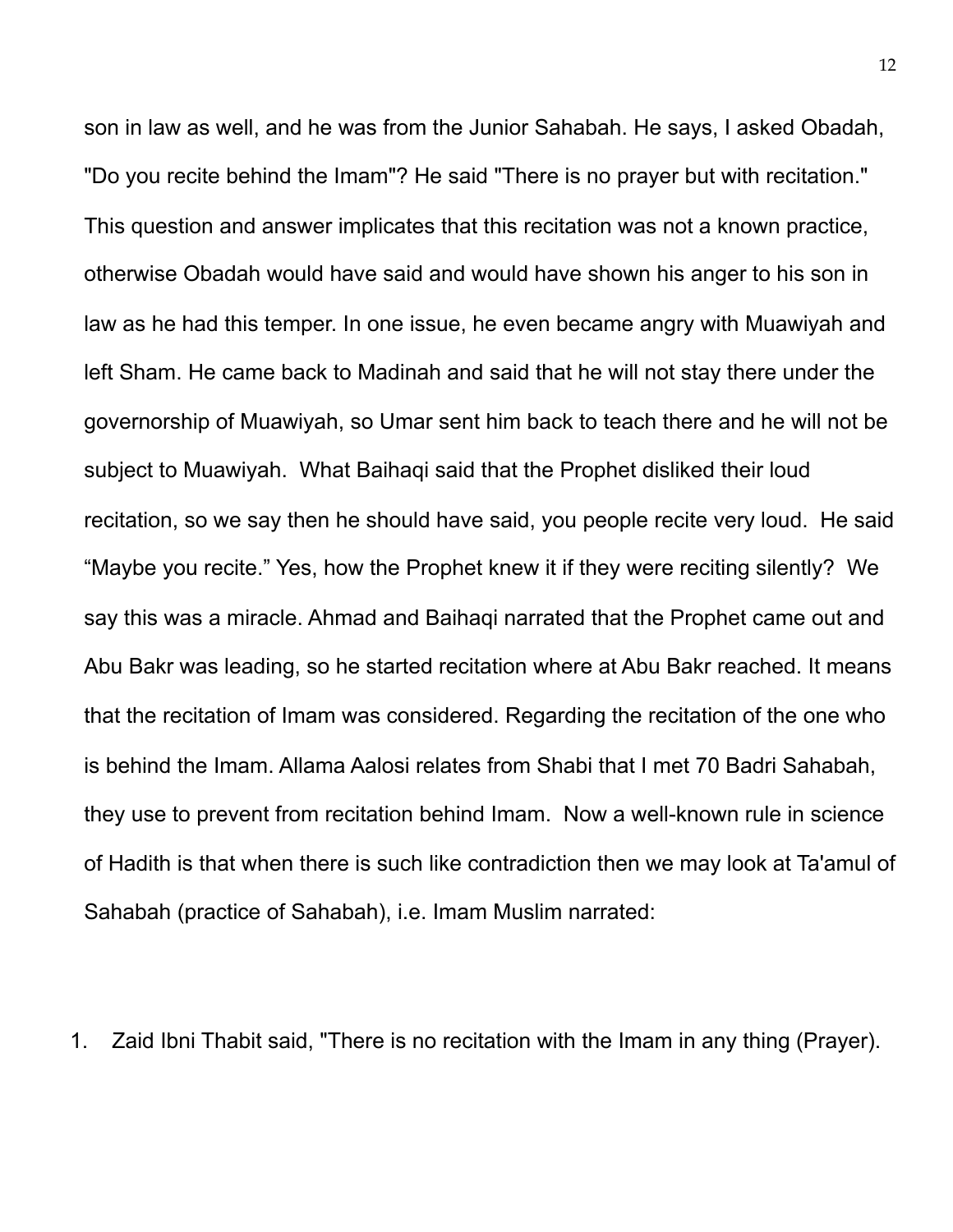- 2. Malik narrated from Nafi that whenever Ibni Umar was asked, he said when you are behind the Imam then his recitation "Qiraat" is enough and when you pray alone then recite, and he himself used not to recite (Muatta).
- 3. Wahab Ibn Keesan says Jabir Ibni Abdullah said, "Whoever prayed a rakat and did not recite therein "Fatihatul Kitab" he has not prayed but if he is behind an Imam," (Tirmizi, Tahawi, Muatta).
- 4. Ibni Masud said keep quiet during recitation because the Imam will suffice you. (Muatta of Mohammad)
- 5. Zaid Ibni Aslam said the Prophet prohibited recitation behind Imam and our teachers told us that Ali said whoever recited behind the Imam then there is no prayer for him. (Musanaf Abdur Razaq)
- 6. Musa Ibni Oqbah said that the Prophet, Abu Bakr, and Uthman used to prohibit recitation behind Imam.(Abdur Razaq)
- 7. Zaid Ibni Aslam said Ibni Umar would prohibit from recitation behind the Imam. (Abdur Razaq)
- 8. Mohammad Ibni Ajlan narrated from Ali that he said, "Whoever recited with the Imam, then he is not on nature (natural way). (Dari Qutni)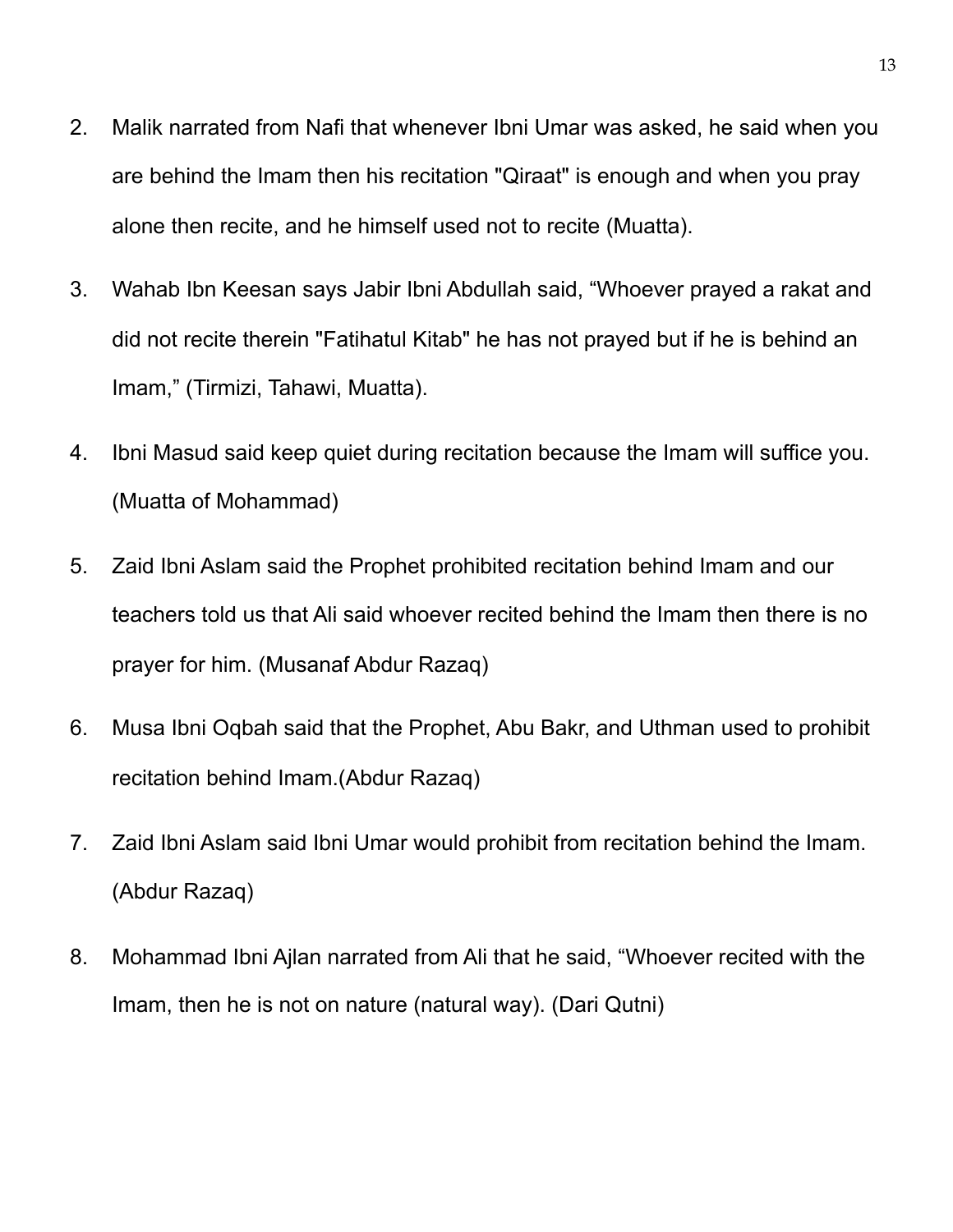- 9. Ibni Masud said, "The one who recites with the Imam his mouth should be filled up with dust," and Umar said, "I wish for one who recites behind the Imam that in his mouth is stone." (Muatta of Mohammad)
- 10. Saad Ibni Abi Waqqas said, "I wish a burning coal in the mouth of one who recites behind the Imam." (Mohammad)
- 11. Zaid Ibni Thabit said, "The one who recites behind the Imam there is no prayer for him." (Abdur Razaq)
- 12. Abu Jamrah asked Ibni Abbas, should I recite while the Imam is in front of me? He said no. (Tahawi, Al Joharun Naqi, Aatharus Sunan)
- 13. Katheer Ibni Murrah related from Abu Darda that someone asked the Prophet "Is there a recitation in every prayer?" He said yes, so someone said is that compulsory, Abu Darda said, "O Katheer, and I was to his side, I do not think when Imam is leading but he suffices them." (Dari Qutni)

Zaid Ibni Habbab narrated this from Muawiyah Ibni Saleh with this chain and he said therein that the Prophet said "I did not see." So he did a mistake therein as these are the words of Abu Darda even though Tabrani narrated this as "Marfoo" (attributed to the Prophet). Haitham said that this is "Hasan" (a type of Maqbool Hadith).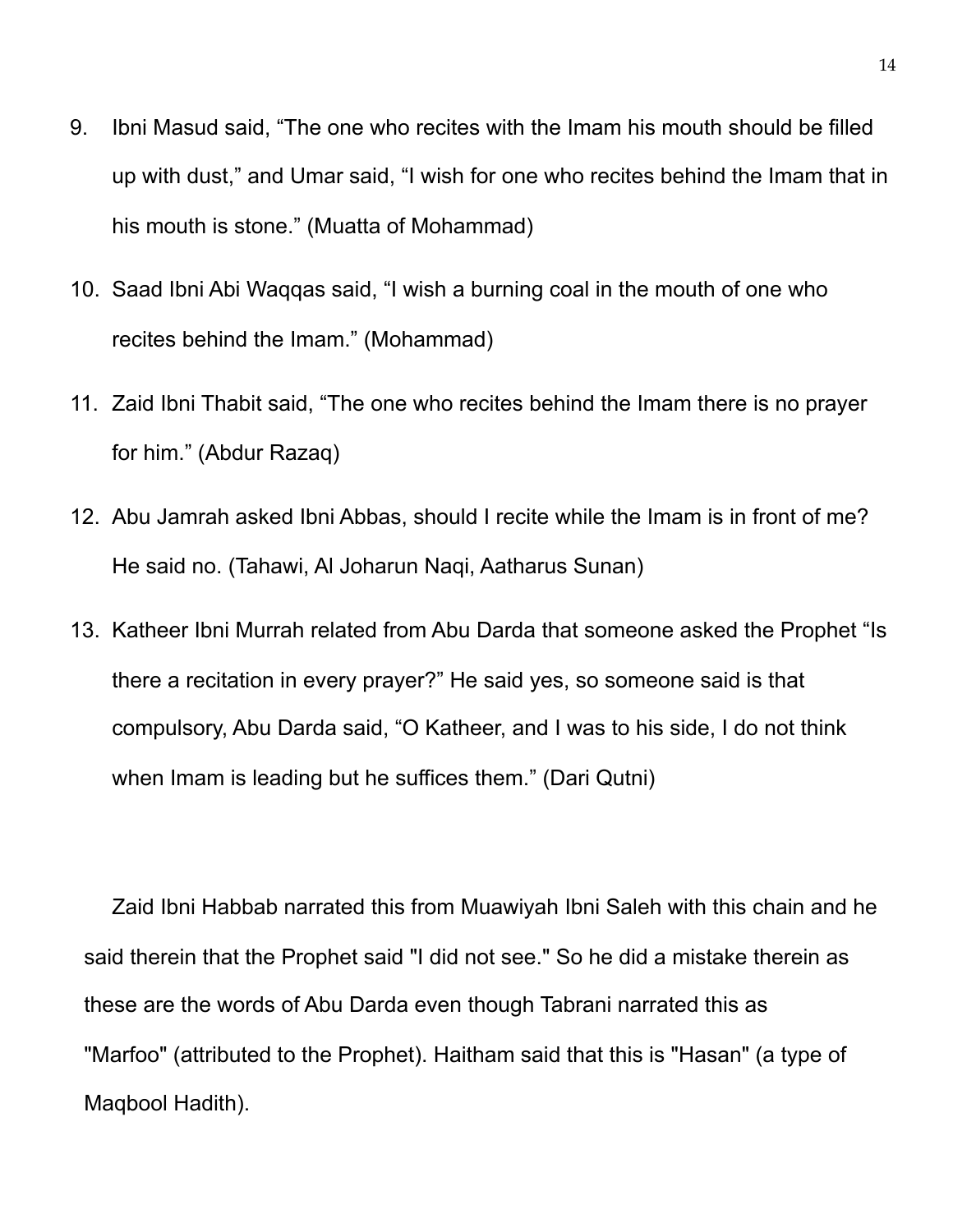Now we will give the "Aathar" (sayings and practices) of "Tabieen" as follows:

- 1. Ibrahim said Alqamah never recited in "Jahri" prayer (where Imam recites loudly) or in "Sirri" (where Imam recites silently) and not in the last two rakats of a prayer which consist of four rakat, neither "Fatiha" nor anything else behind the Imam. (Kitabul Aaathar)
- 2. Ibrahim says that Alqamah said to bite a tree is liked to me than reciting behind Imam. (Muatta of Mohammad)
- 3. Abu Is'haq relates that Alqamah said the one who recites behind Imam his mouth is filled up, he said I think he meant with dust or with pebbles. This is Alqamah the long time student of Ibni Masud, and he passed away in 68 AH.
- 4. Abu Ishaq says the companions of Ibni Masud used not to recite behind the Imam. (These two riwayats are from Musannaf of Abdur Razaq).
- 5. The same like practice is narrated by Malik Ibni Aamir and he mentioned from amongst them were Amr Ibni Maimun, the student of Ibni Masud, and he passed in 74AH. (Ibni Abi Shaibah)
- 6. Ibrahim narrated from Aswad Ibni Yazeed to bite a live coal is liked to me than reciting behind the Imam. (Ibni Abi Shaibah)
- 7. Waleed Ibni Qais asked Suwaid Ibni Ghafalah should I recite in Dhuhr and Asr behind the Imam? He said no. (Ibni Abi Shaibah)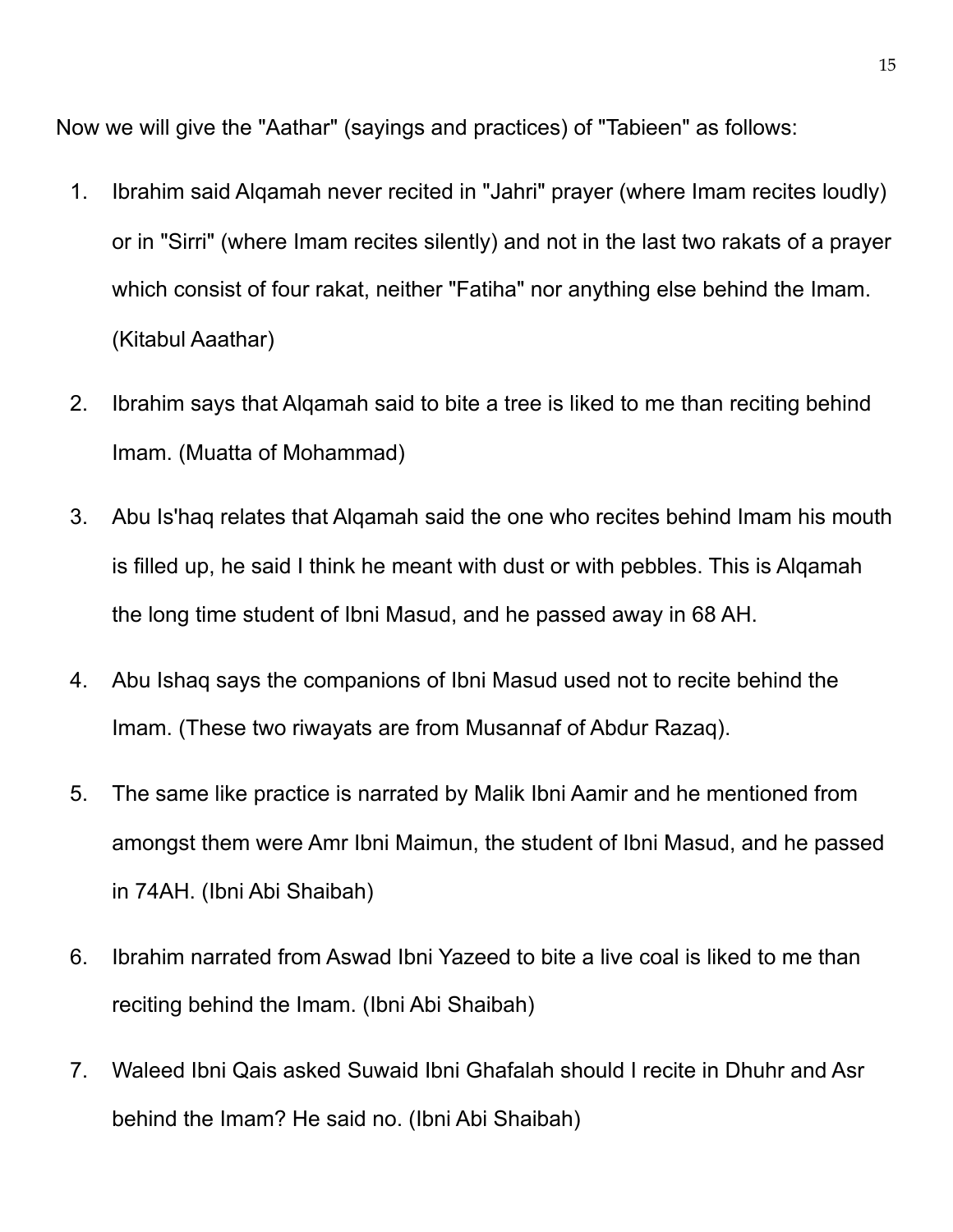- 8. Abu Bisher asked Saeed Ibni Jubair and he said, "There is no qira'at behind the Imam. (Aatharus Sunan)
- 9. Ibni Abi Shaibah narrated from Ibnul Musayyib "keep quiet for the Imam."
- 10. Ibrahim would dislike recitation behind Imam as Ibni Abi Shaibah related from Mugheerah.
- 11. Ibni Sirin said, "I do not know if recitation behind the Imam is Sunnah." (Ibni Abi Shaibah)

Yes, Orwah Ibni Zubair used to recite behind the Imam where he was reciting silently (Muatta). Salim Ibni Abdullah said, "Recitation of Imam suffices you where he recites loudly." (Abdur Razaq). Imam Zuhari said "When the Imam recites loudly then do not recite anything."

Tasmiyah, Ta'awwudh, Tahmeed and Tameen:

1. There is another issue, which is of Tasmiyah (saying Bismillahir Rahmanir Rahim). Is it an ayah of the Quran or from every Surah?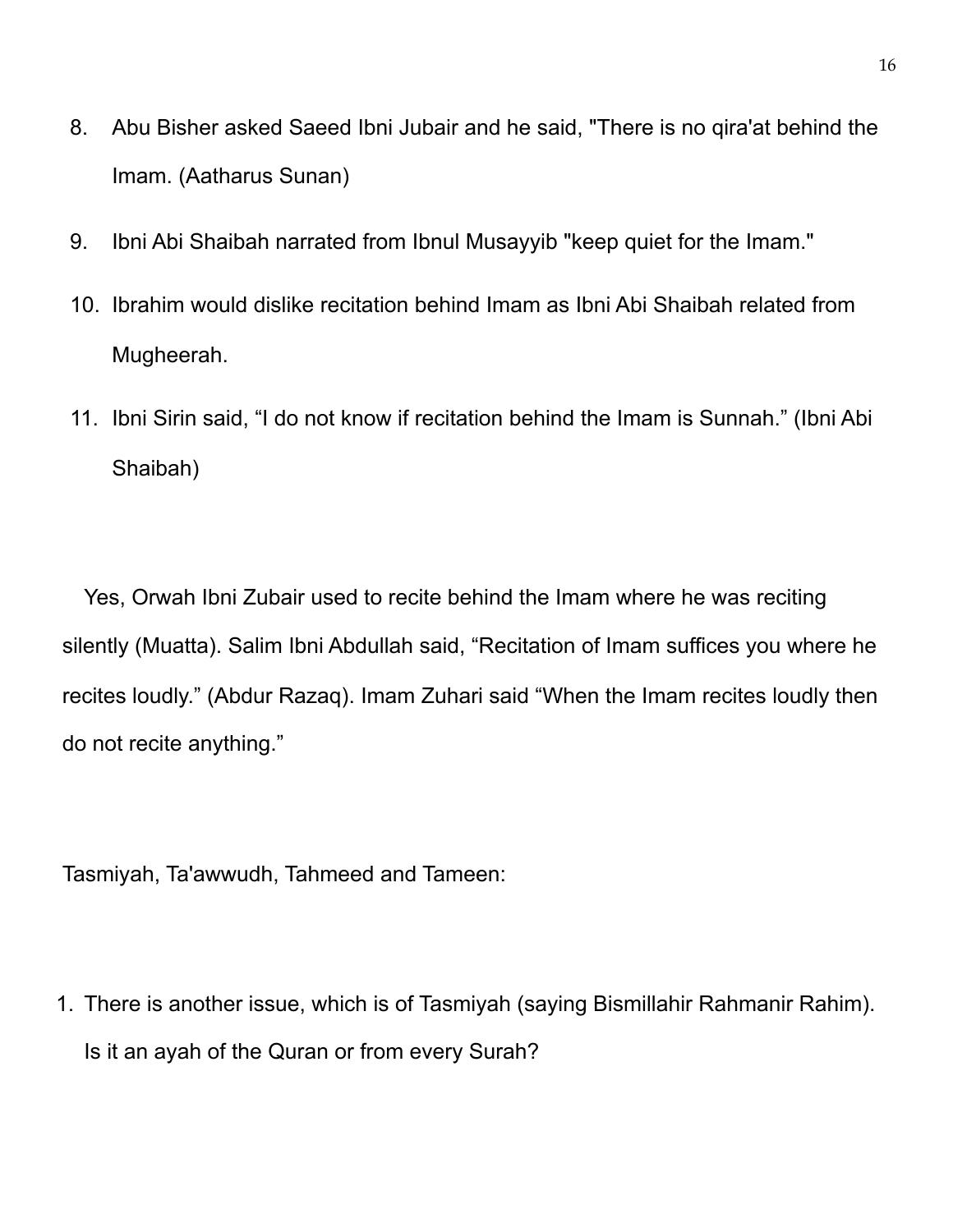Ibni Abbas, Ibni Umar, Ibni Zubair, Ali and Abu Hurairah from Sahabah, Makhool, Ata, Tawoos, Ibni Jubair, Ibnul Mubarak from Tabieen, and Imam Shafi and Ahmad as well said that this is an ayah from every Surah in the beginning except "Suratut Taubah" as the Prophet never recited this before this Surah. Shafi and Ahmad referred to a Hadith Bukhari narrated in Al Adabul Mufrad that the Prophet counted Suratul Fatiha's seven verses and counted Tasmiyah as one verse. The same like Ibni Khuzaimah related from Ummi Salamah, but from that Hadith it is known that Tasmiyah was considered a part of the first ayah. Sahabah used not to put anything in Quran, which is not from Quran, but still they used to put Tasmiyah therein, which means it is from Quran. Imam Abu Hanifa and Imam Malik say Tasmiyah is neither an ayah from Fatiha nor an ayah from another Surah, but as it is mostly used therein when the Prophet was beginning a Surah, so that is why it may be recited in Khatmul Quran once anywhere in the beginning of one Surah, except starting Surah At Taubah. Ibni Abbas said "The Prophet used not to know the distinction of a Surah from another one but only when Tasmiyah was recited to him by Angel Jibreel." (Abu Dawud). In addition, Anas said, "I prayed behind the Prophet, Abu Bakr, Umar and Uthman and they would start recitation with Alhamdu lillahi…" (Bukhari, Muslim). Aaisha said, "The Prophet would start the prayer with Takbeer and Qira'at with Alhamdu lillahi…" If Tasmiyah was a part of Fatiha then for sure they would have recited it the way they were reciting the rest of the Fatiha. Imam Shafi said it may be recited before Fatiha the way he recites Fatiha, and even after Fatiha when he is going to join another Surah or Ayah to it. This is attributed to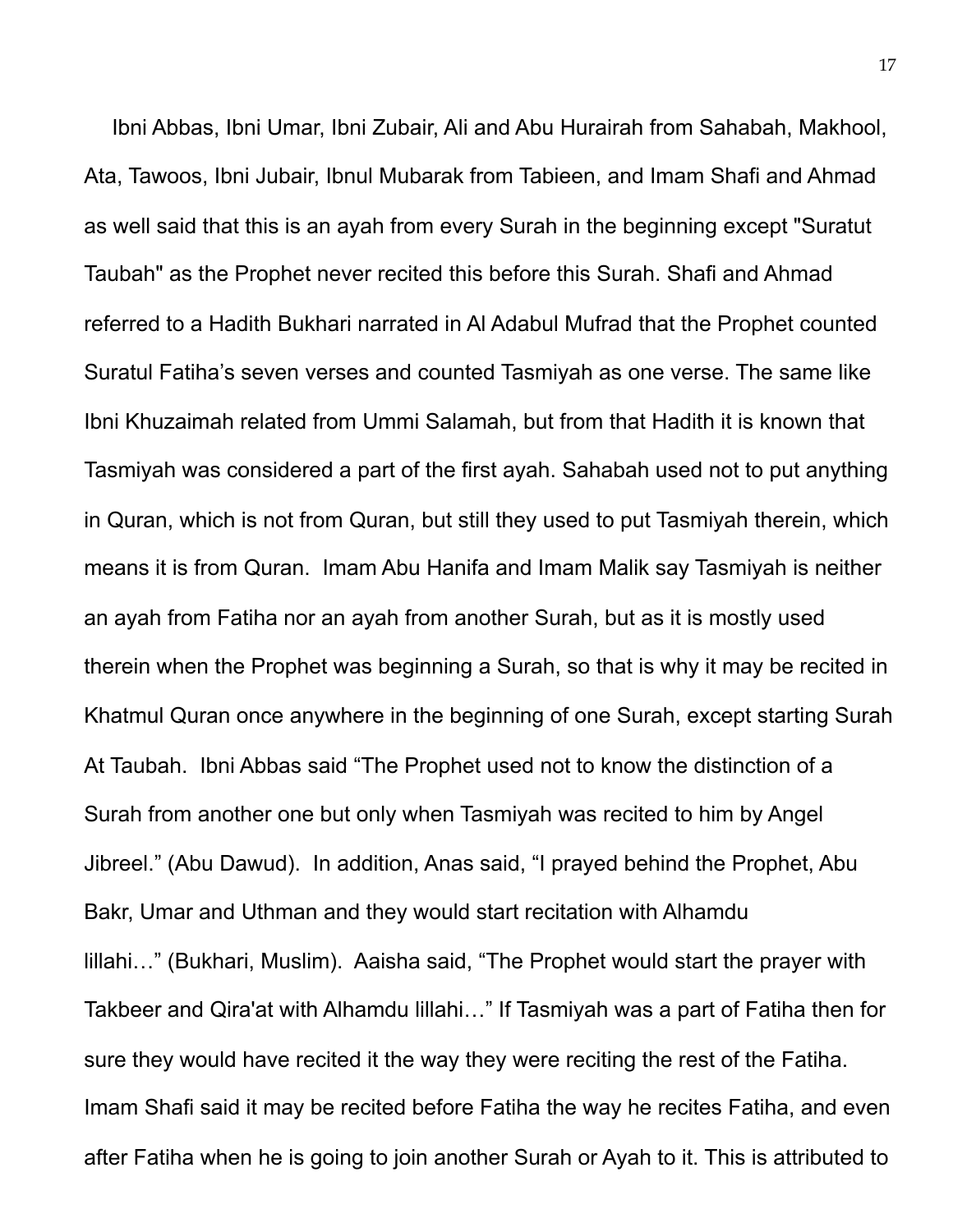Saeed, Ikramah, Zuhari and Makhool. Hakim and Nasa'i narrated that Abu Hurairah recited it loudly and said my prayer is more like that of the Prophet. We say yes, the Prophet did it to teach them that he recites it and its recitation before Fatiha is Sunnah, but Malik has taken the Hadith of Anas literally so he does not recite anything before Fatiha. Hakim narrated from Ibni Abbas that the Prophet would recite the Tasmiyah loudly. We say yes, that was to teach them and that is why Abu Hanifa said one who prays alone may recite it silently before Fatiha in every prayer, but the Imam should not recite it in the second rakat where he recites loudly so there may not be something silent in between two louds. Ibni Abi Shaibah said from Ibrahim that Ibni Masud said four things are there the Imam has to say it silently, Ta'awwudh, Tasmiyah, Ta meen and Tahmeed.

- 2. Before Tasmiyah in the first rakat, Ta'awwudh should be recited (saying, "A'udhu Billahi…."), as it is Sunnah. Allah Tala says, "So when you recite the Quran then seek protection of Allah from Satan the rejected one." (An Nah'l:98)
- 3. Before Ta'awwudh and Tasmiyah in the first rakat everyone has to recite Thana (Subhanak Allahuma Wa bihamdika Wa Tabarakasmuka Wa Ta'ala Jadduka Wa La ilaha Ghairuk), as Abu Dawud narrated from Aaisha and Dari Qutni from Anas, and in Sunan that is narrated from Abu Saeed Khudri. Imam Muslim said that Umar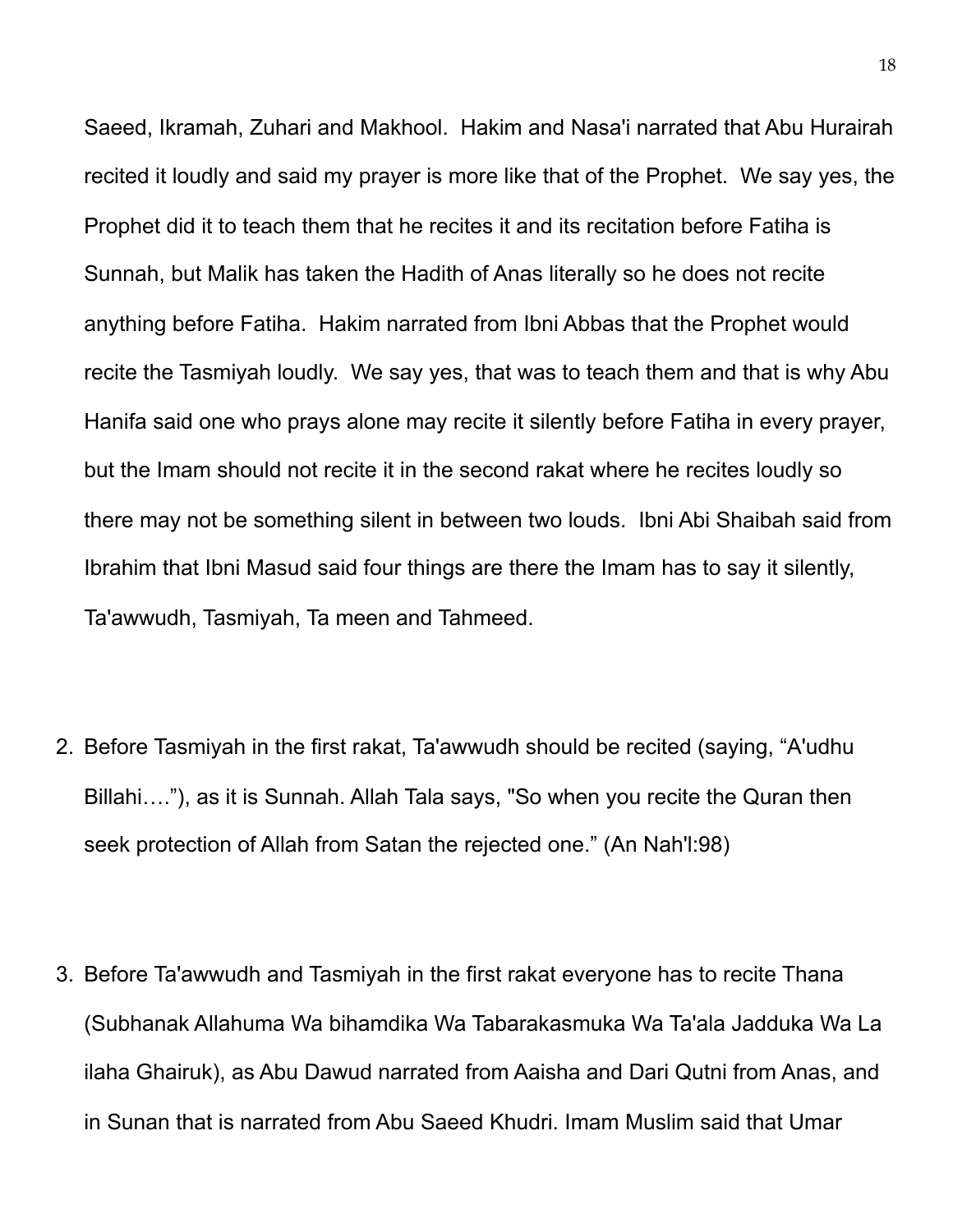recited it loudly. It may be for educational purposes otherwise Umar said four things may be recited silently, Ta'awwudh, Tasmiyah, Ta meen and Tahmeed. In "Jamul Jawami" Imam Suyuti also related from Abu Wa'il that Umar and Ali would not recite Ta'awwudh, Tasmiyah and Ta meen loudly. Abu Jareer, Tahawi, Ibni Shaheeh, Ahmad, Abu Yala, Tabrani, Dari Qutni and Hakim narrated from Alqamah from Abu Dawud and Tirmizi narrated from Sufyan from Abu Wa'il loudly. Both of these Ahadith have some defects therein. Now, only the Hadith of Ibni Masud remains without defect. Shafites say, after Tahreemah one has to recite "Inni wajjahtu wajhiya lilladhi fataras samaawati wal ardi haneefaw wa ma ana minal mushrikeen. Inna salati wa nusuki wa mahyaya wa mamati lilahi Rabbil Aalamin la shareeka lahu wa bi dhalika umirtu wa ana minal Muslimeen," as narrated by Ahmad, Muslim, Tirmizi from Ali. Then what Abu Hanifa said is called "Thana," and what Shafi said is called "Tawajjuh". In nafl Abu Hanifa allowed both. In addition, Ahmad allowed certain other "Thanas" as well. Shafi said that one who joined the Imam after the Imam already started Fatiha then the one behind should recite "Tawajjuh," however according to Hanafites and Hanbalites after that the Imam started "Fatiha" it is not allowed. Ta'awwudh and Tasmiyah both are for "Qiraat" according to Abu Hanifa so the one behind Imam should not recite it. Ahmad said that these are like "Tawajjuh" and "Thana," so the one behind should also recite it. Abu Yusuf also narrates this.

4. "Ta meem" (saying Aameen). Regarding "Aameen" one who recited Fatiha should say it and the one behind him should say it as well. According to Shafi and Ahmad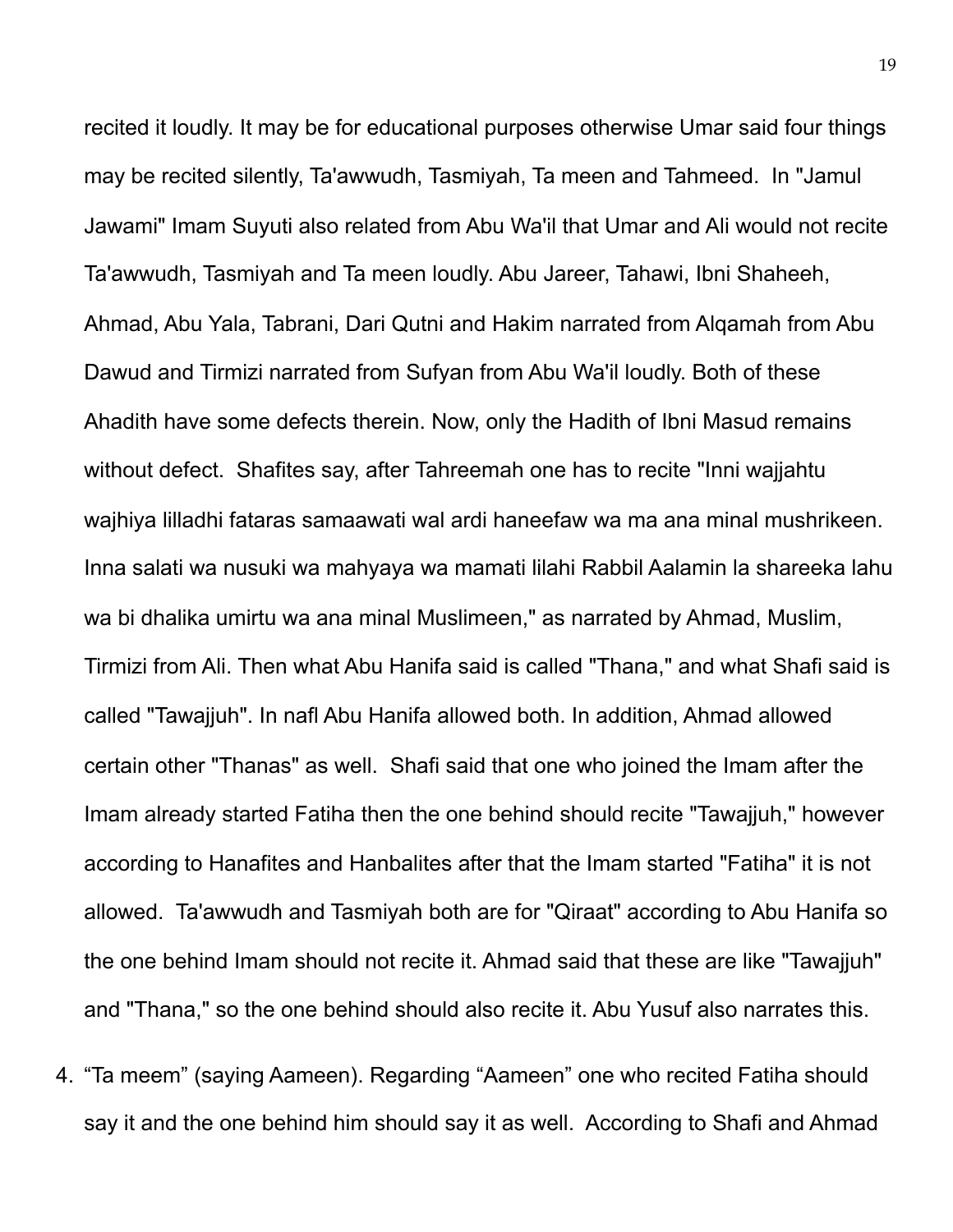the Imam and Muqtadi (follower) both should say it loudly in Jahri (audible) prayers, as all Muhadditheen related that the Prophet said when the Imam says Aameen you may say Ta meem as well, and whose Aameen coincided with the Aameen of the Imam his sins are forgiven. Imam Bukhari wrote two chapters in this regard.

- i. Imam says Aameen loudly.
- ii. Muqtadi says Aameen loudly. In both chapters, he related the Hadith of Abu Hurairah, however, in the first chapter the wording is "and when the Imam says Aameen so you may say Aameen." Ibni Shahab said "and the Messenger of Allah used to say Aameen," while in the second chapter the wording is "when the Imam says Walad daalleen then say Aameen." Based on this Hadith, Imam Bukhari, Shafi and Ahmad are of the view that Aameen should be recited loudly. Imam Abu Hanifa and Malik referred to the Hadith of Hajar Ibnul Anbas from Alqamah Ibni Wa'il from his father who says I prayed with the Prophet and when he recited Walad daalleen he said Aameen and made is voice secret within. Hakim related the same, and said the word as "and lowered his voice with it". Now all the narrators of this Hadith are authentic but Bukhari and Muslim did not bring this Hadith, as there is a difference in the words of Shobah and Thawri. However, Tirmizi relates from his Sheikh Imam Bukhari that he said that Shobah made three mistakes in this riwayah, two in its chain and one in its text. Regarding the chain he mentioned: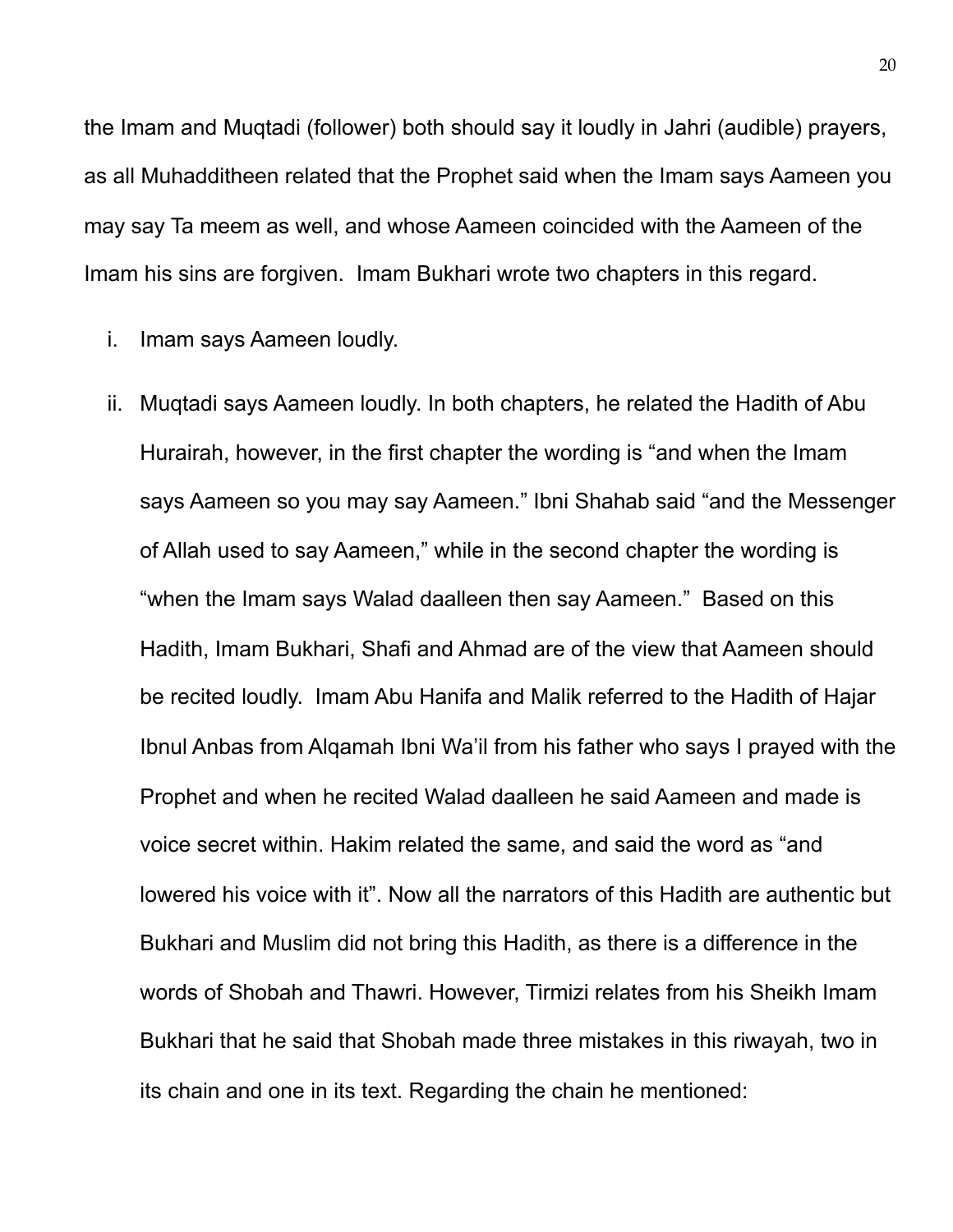- 1) Hajar Abul Anbas while he Hajar Ibnul Anbas.
- 2) He added the name of Alqamah Ibni Wa'il, while Hajar Ibnul Anbas himself relates from Wa'il directly where in the text he said, "He lowered, made secret his voice," while the correct words are "And he stretched his voice with it". In addition, Tirmizi relates from Bukhari that Alqamah was born six months after the death of his father Wa'il, so he never took Riwayat from his father. However, Imam Tirmizi rejected this objection and said, "And Alqamah heard from his father who is older than his brother Abdul Jabbar, their mother is one and the same and she is the mother of Yahya as well, and they both were not twins, and Abdul Jabbar did not hear from his father." Also in Saheeh Muslim, Nisa'I, and in Juz Rafil Yadain of Bukhari, there are Riwayaat which express that Alqamah heard from his father. As far as the first three objections are concerned, we say that Hajar Ibnul Anbas is Abul Anbas as well. Allamah Aini relates from Ibni Hibban that his "Kunya" i.e. nickname is like the name of his father, so he said in "Kitabul Thuqat," Hajar Ibnul Anbas Abus Sakan al Kufi is the same person who is called Abul Anbas. Thauri narrated from him and mentioned him as Hajar Ibnul Anbas as this is in Abu Dawud. Dari Qutni related it in chapter of "Ta meem" from Sufyan Thauri from Salamah Ibni Kuhail from Hajar Abi Anbas that he is Ibni Anbas. Hijr said, "I heard this Hadith from Alqamah from his father and also directly from his father as it is in "Musnadi Ahmad" and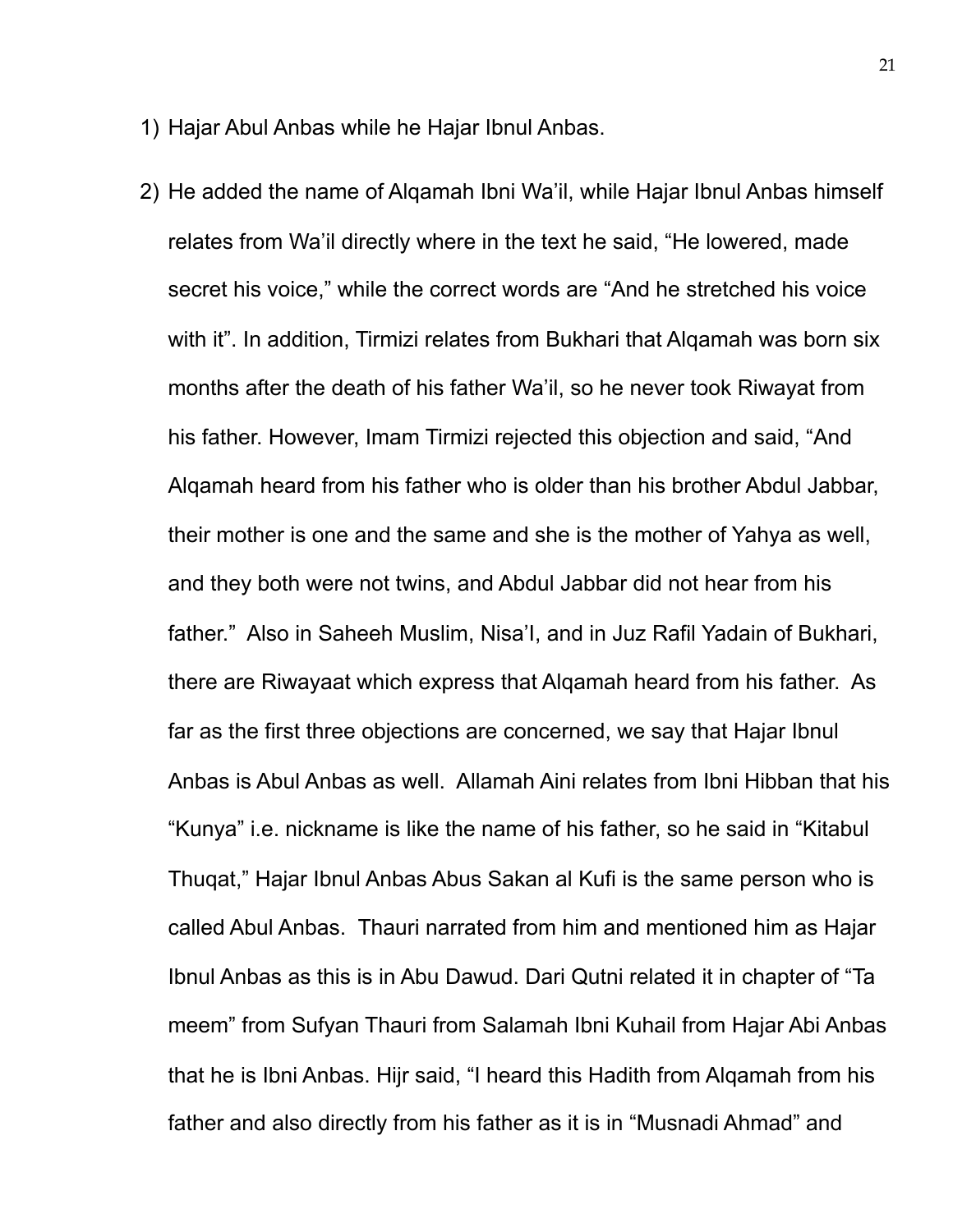"Musnad Abi Dawud at Tayalisi," so this is an adding of an authentic one and that is "Maqbool" and this is called "Almazeed fi Muttasilil Asaneed," and what Bukhari said regarding the text that Shobah said "he made secret/slow or lowered his voice," while Sufyan said "stretched his voice," and Shobah himself said that Sufyan is more authentic than him. Yahya Ibni Saeed Al Qattan said, no one is more liked to me than Shoba, but when Sufyan says other than what Shobah said then I take Sufyan's words. Tirmizi said from Abu Zurrah that the Riwayah of Sufyan is more authentic in this regard, however we say that Tirmizi in "Kitabul ilal" related from Sufyan that Shobah is "Amirul Mu'mineen Fil Hadith". He also related from Yahya Ibni Saeed Al Qattan when he was asked about both of them, he said that Shobah is more authentic and he is more knowledgeable in narrators, while Sufyan is "Sahibul Abwab" (knowledgeable in "Fiqh), and that is what Yahya meant by him preferring Sufyan over Shobah. In "At Tahzeeb" there are comments of the scholars regarding Shobah that he is more authentic than Sufyan and there is none in the world more better in Hadith than Shobah. Yahya said I prefer Sufyan and he himself would say Aameen secretly. A patch up between these two are possible as Wa'il Ibni Hijr came to the Prophet a few times so he may have seen him saying Aameen loudly once and secretly another occasion. Tabari said both Ahadith are ok but most Sahabah and Tabieen used to say Aameen secretly. Regarding the loud Aameen it was for educational purposes as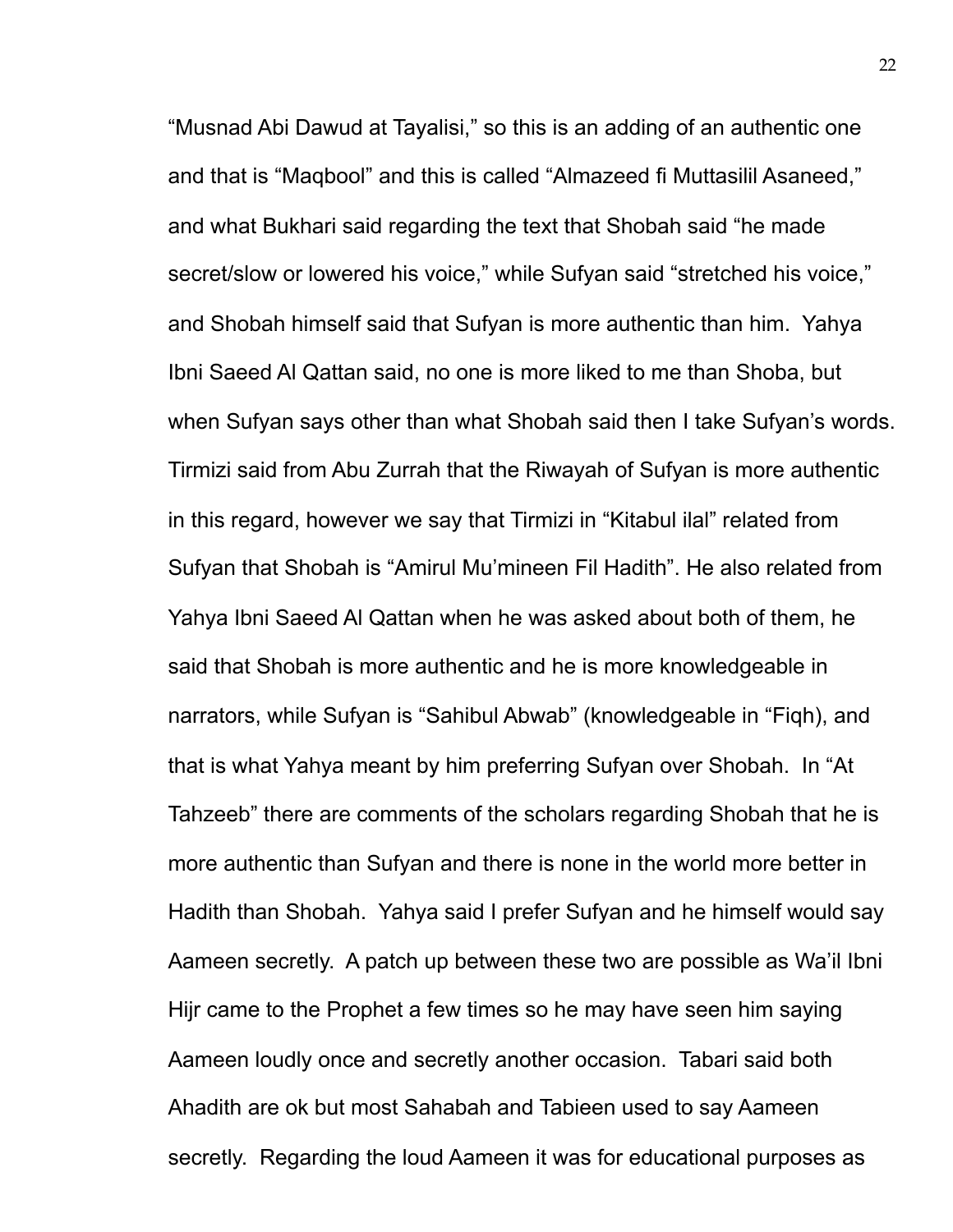Umar said, "Tahmeed" i.e. "Thana" were done loudly as we mentioned before for educational reasons as Hafiz Abdul Bashar Ad Dolabi said in "Alalma walkuna." Then stretching the voice and saying it secretly both have no contradiction as Abdul Jabbar said that my father Wa'il said I heard it, as I was right behind him. Abu Dawud related from Abu Hurairah that one who was near him in the first row would hear it. The "Athar" of Ibnu Zubair that he and others would say it loudly because the masjid had an echo, so we say that this is not a matter of permissibility rather a matter of merit. Perhaps Ibnu Zubair and his followers were saying Aameen in "Qunut Nazilah" when he declared his khalafat in Makkah and Abdul Malik's forces were proceeding towards Makkah, however he was from the junior Sahabah and the senior Sahabah would not say it loudly as we mentioned previously. Regarding what Abu Hurairah said to the Imam that do not put me to a test regarding Aameen was regarding when he was appointed as Muaddhin in Bahrain by Marwan and the Imam would pray in a hurried state, so he asked him not to be in such a hurry because he would miss the Aameen. The Imam in Bahrain was Ala Al Hadrami who would pray in a hurried state. It is not known whether Abu Hurairah was saying Aameen loudly or silently. From the Riwayah "when the Imam says Aameen so you may say Aameen as well," they say it means loudly as Imam says it. The same Riwayah in one way is when the Imam says "Walad daaleen," say Aameen which indicates that the Imam does not say Aameen even silently.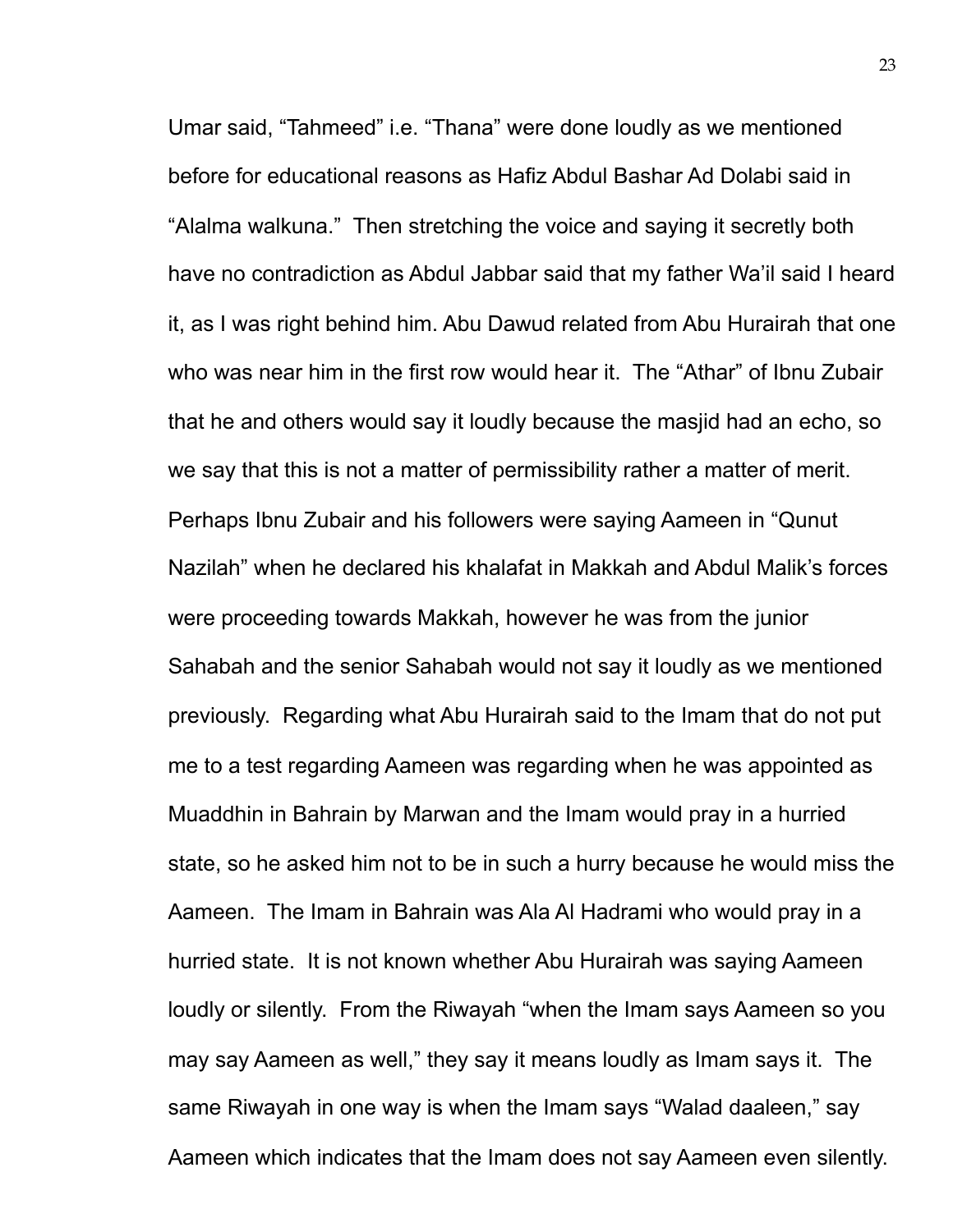Nisa'i narrated it that the Imam says it and that made it clear that he says it silently because if it was loud then there was no need to mention as it is heard. If the Hadith means that the muqtadi (followers) say it loud so the Imam should say it. Regarding this we say in a Hadith it is said when the Imam says Sami Allahu Liman Hamida then say Rabbana Lakal Hamd, however the Imam does not say Rabbana Lakal Hamd loudly, also saying it does not mean it has to be out loud as the Sahabah asked the Prophet that we know how to say salam to you but how do we say salat on you, so the Prophet said say Allahumma Salli Ala Muhammadin. This does not mean to say it loud. Imam Malik said there is no Aameen for the Imam. In addition, if Aameen loudly was the practice then it would have been related by hundreds and thousands of Sahabah. We only find the Athar of Ibni Zubair in this regard. In addition, we pose a question to those who say Aameen should be with a loud voice that you also say that Fatiha has to be recited also, so when will you recite it? Samurah Ibni Jundub related two pauses from the Prophet, one after Tahreemah and another after Fatiha. Ubai Ibni Kab said this is true, but Imran Ibni Husain said only the first one, which means the second one was that short that he did not feel it even though that was for Aameen which was said silently. If the muqtadi (followers) also recites Aameen will he say it after the Fatiha of the Imam or after his own Fatiha. If he says it after the Fatiha of the Imam then what happens after his own Fatiha, and if he says it after his own Fatiha then